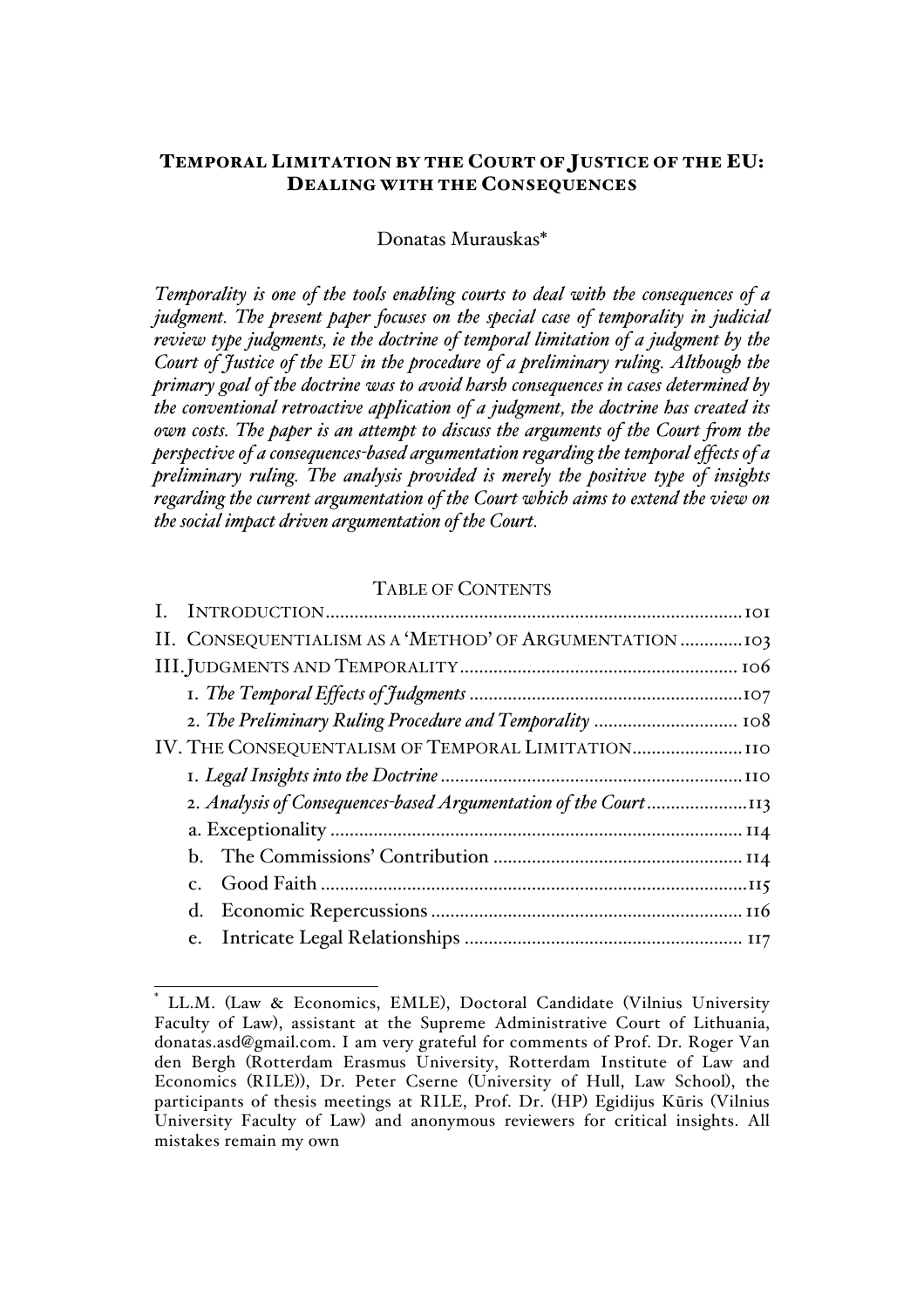| V. THE CONCISE FRAMEWORK OF THE APPLICATION OF THE |  |  |
|----------------------------------------------------|--|--|
|                                                    |  |  |
|                                                    |  |  |
|                                                    |  |  |

# I. INTRODUCTION

The Court of Justice of the European Union (referred to below as 'the Court' or 'the Court of Justice') was created to be an enforcer of European law as well as to be the constitutional and administrative authority on European Community legal issues.<sup>1</sup> As every other court it employs various methods of legal reasoning including both rights-based and goal-based types of arguments. <sup>2</sup> Today the Court is the object of discussions throughout Europe on such important questions as judicial activism, political autonomy and influential authority. The debate often includes matters of the reasoning of the Court as well as the consequences of its judgments. The Court of Justice applies rules in particular types of procedures. Most of the procedures end up with judgments having a conventional rule of *ex nunc* (meaning 'from now on') with regards to its temporality. However, three of the procedures<sup>3</sup> have the temporal effects of *ex tunc* (meaning from 'the outset'). Therefore, the specific element of temporality has a potential effect on the social consequences of a judgment, especially if the judgment is to be applied retroactively as in the case of the *ex tunc* effect.

The preliminary ruling is the most frequently used instrument (accounting for over 50 per cent of all cases heard by the Court) and it plays a key role in the development and enforcement of EU law.<sup>4</sup> Although the preliminary ruling is one of three types of procedures with a retroactive temporal effect of judgment, the temporal aspect of the preliminary ruling was

<sup>&</sup>lt;sup>1</sup> Karen J Alter, *The European Court's Political Power: Selected Essays* (OUP 2009) 288.

<sup>&</sup>lt;sup>2</sup>The distinctive criteria of a judgment could also be identified as 'absolutistic' and 'relativistic or in other terms, depending on the perspective and the context of the analysis'.

<sup>&</sup>lt;sup>3</sup> Actions for failure to fulfil an obligation (Article 258 of the Consolidated Version of the Treaty on European Union [2008] OJ C115/13 (referred below as 'TFEU'), Action for annulment (Article 263 of the TFEU and References for a preliminary ruling (Article 267 of the TFEU). <sup>4</sup> Josephine Steiner, Lorna Woods, Chistian Twigg-Flesner, *EU Law* (9th edn,

OUP 2006) 193.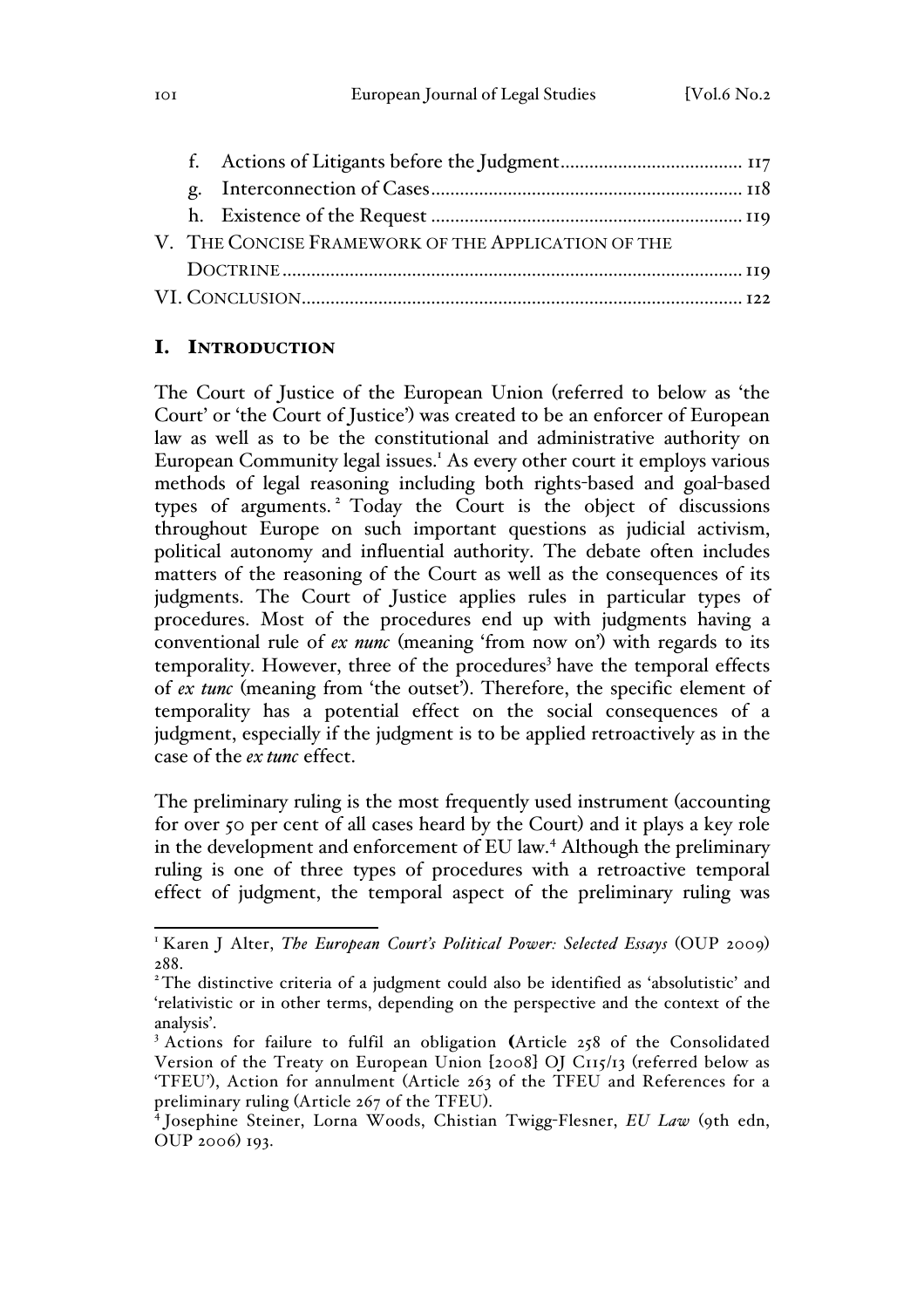among the areas which were shattered by the need for intervention into the conventional rules of the founding Treaties in  $1976$ .<sup>5</sup> Therefore, it might be useful to analyse the reason the Court has created an exception from the retroactive application of the preliminary ruling in terms of its consequences from the perspective of the consequences for the whole of society.<sup>6</sup>

The present paper aims to analyse the application of the retroactivity principle by the Court in the procedure of a preliminary ruling from the perspective of consequences-based arguments. For this reason, the argumentation of the Court regarding the temporal effect of a preliminary ruling is ascertained in the light of the framework of an analysis of the consequences of a judgment. The background framework is influenced by the analysis of consequence-based arguments proposed by Peter Cserne.<sup>7</sup> The setting consists of a system of an economic analysis hypothetically conducted by a judge. It also reflects the conceptual framework of Jürgen G. Backhaus<sup>8</sup>. The structure of the framework is based on the three-step procedure of the optimisation of a judgment under uncertainty<sup>9</sup>: (i) the identification of the social consequences which matter for a court; (ii) the measuring of the impact of the alternative consequences; and (iii) the evaluating of which type of judgment creates less costs. The analysis of the paper mostly focuses on the third element by assessing the actual arguments of the Court in the light of the costs imposed on various agents and behavioural incentives created. It helps to ascertain the actual arguments of the Court in the light of the social impact they pose.

It is worth noting that the framework operated in the paper does not intend to evaluate arguments of the Court in the light of particular conceptual economic criteria such as their allocative efficiency. It simply

 <sup>5</sup> From the case *Defrenne v SABENA II* (referred to below as '*Defrenne*') in 1976 when the conventional rule was not applied due to social consequences anticipated by the Court, Case 43/75 *Defrenne v SABENA II* [1976] ECR 455.<br><sup>6</sup> More conceptually 'macro-level real consequences' in comparison to 'micro-level

real consequences' as the consequences merely for interested parties. See Klaus Mathis, 'Consequentalism in Law' (2010) LawEcon Workshop, University of Bonn, 3-4 <http://www.wipol.uni-bonn.de/lehrveranstaltungen-1/laweconworkshop/archive/paper-mathis> accessed 25 April 2013.

<sup>7</sup> Peter Cserne, 'Consequence-Based Arguments in Legal Reasoning: A Jurisprudential Preface to Law and Economics' in Klaus Mathis (ed), *Efficiency, Sustainability, and Justice to Future Generations* (Springer 2011), 45 <http://ssrn.com/abstract=1684043> accessed 12 March 2013.

<sup>8</sup> Jürgen G Backhaus, 'Towards an Ideal Economic Analysis of a Legal Problem' in Jürgen G Backhaus (ed), *The Elgar Companion to Law and Economics* (2nd edn, Edward Elgar Publishing 2005) 465-472.

 $^{9}$  Cserne (n 7) 45.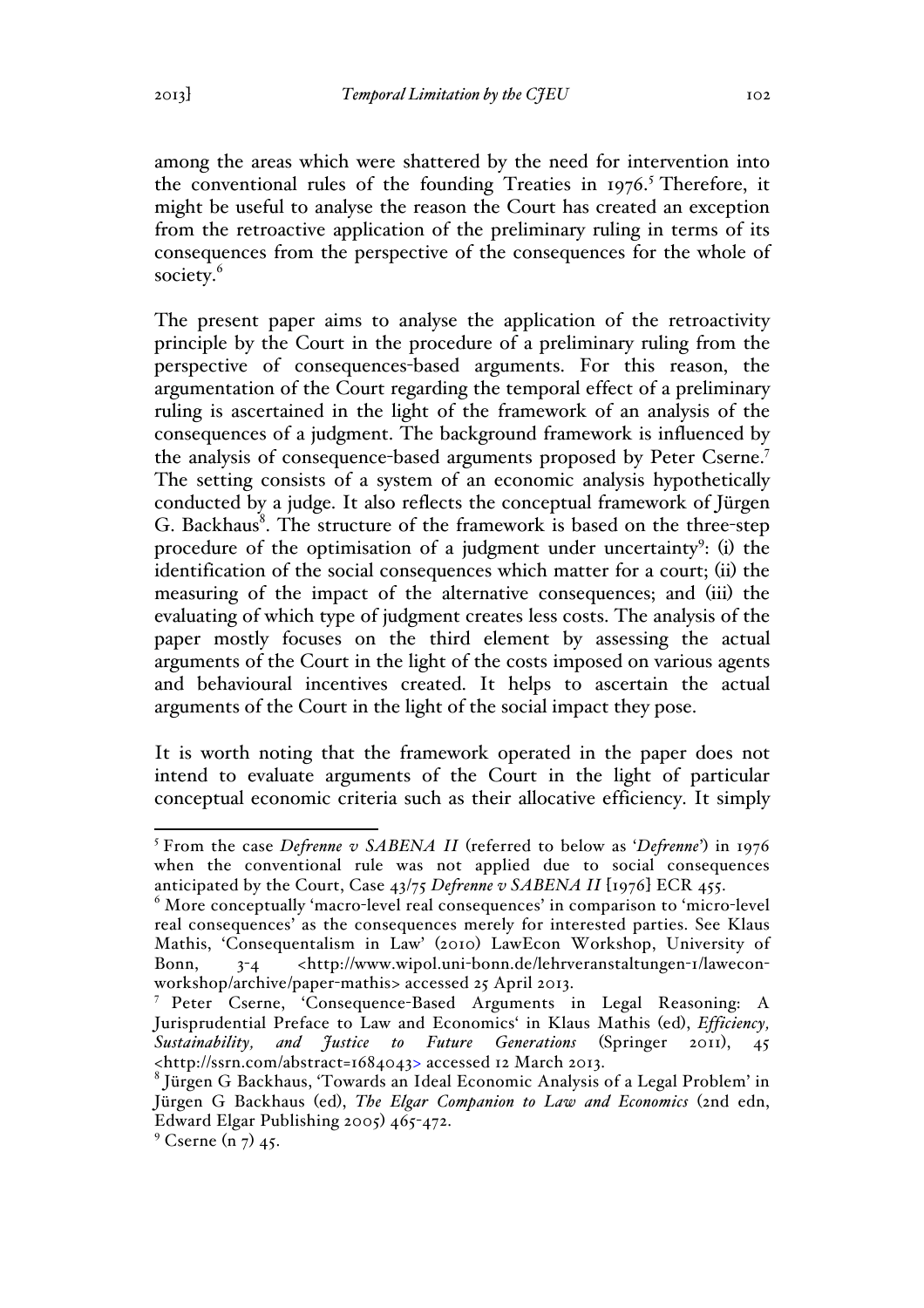tries to ascertain a variety of legal arguments in the light of the ratio between benefits and costs created by alternative legal regimes (the retroactivity rule and the doctrine of the temporal limitation of a judgment)<sup>10</sup> as well as incentives provided for particular agents. The analysis is of a positive character, ie it does not identify the way the Court needs to rule in a particular situation. The paper asks the costs and incentives for the particular agents observed by the arguments of the Court of Justice which determine whether the rule of retroactivity is or is not applied. Therefore, the analysis provided is based on the primary systemisation of the actual argumentation of the Court and a derivative evaluation of the argumentation in terms of its direct costs and incentives, not oppositely.

The structure of the paper is determined by the focus of the analysis. First of all, the debate regarding the legitimacy of the consequences-based argumentation is briefly outlined. Secondly, the legal insights and costs related concerns of the temporality of the judicial review type of judgments<sup>11</sup> are presented. Thirdly, the arguments of the Court regarding the application of the doctrine of the temporal limitation of a judgment are provided. Finally, a concise framework of the consequences-based arguments of the Court regarding the temporality of preliminary rulings is highlighted.

#### II. CONSEQUENTIALISM AS A 'METHOD' OF ARGUMENTATION

There is a continuous debate regarding the content of legitimate arguments in courts. Therefore, one could reasonably ask whether the reasoning of a court based on social consequences is permissible at all. The orthodox view on legal interpretation lies in the idea that it is the textbased and text-bound finding of the correct meaning of a legal norm.<sup>12</sup> Thus, the applicable rule is derived from the internal system of law. The

<sup>&</sup>lt;sup>10</sup> This would appear to be the criterion of the Kaldor-Hicks efficiency at a first glance. However, the criterion of Kaldor-Hicks tends to narrow the analysis to the homogenious agents which are to be affected by a particular legal change as conceptually a legal change (the change for an alternative legal regime) seems to be Kaldor-Hicks efficient if it maximises net aggregate social welfare, ie the sum of the individuals' welfare regardless of whether each individual is better off (see Richard A Posner, *The Economic Analysis of Law* (3rd edn, Aspen Law & Business 1986) 11-13. Notwithstanding, the analysis of the paper evaluates the argumentation of the Court comprehensively by highlighting the effects on costs or the net benefit of a legal change for all the relevant agents: individuals, Member States, the European Commission.<br>" In particular, the preliminary ruling procedure.

<sup>&</sup>lt;sup>12</sup> Stefan Mayr, 'Putting a Leash on the Court of Justice? Preconceptions in National Methodology v Effet Utile as a Meta-Rule' (2012/13) 5 EJLS 8, 12.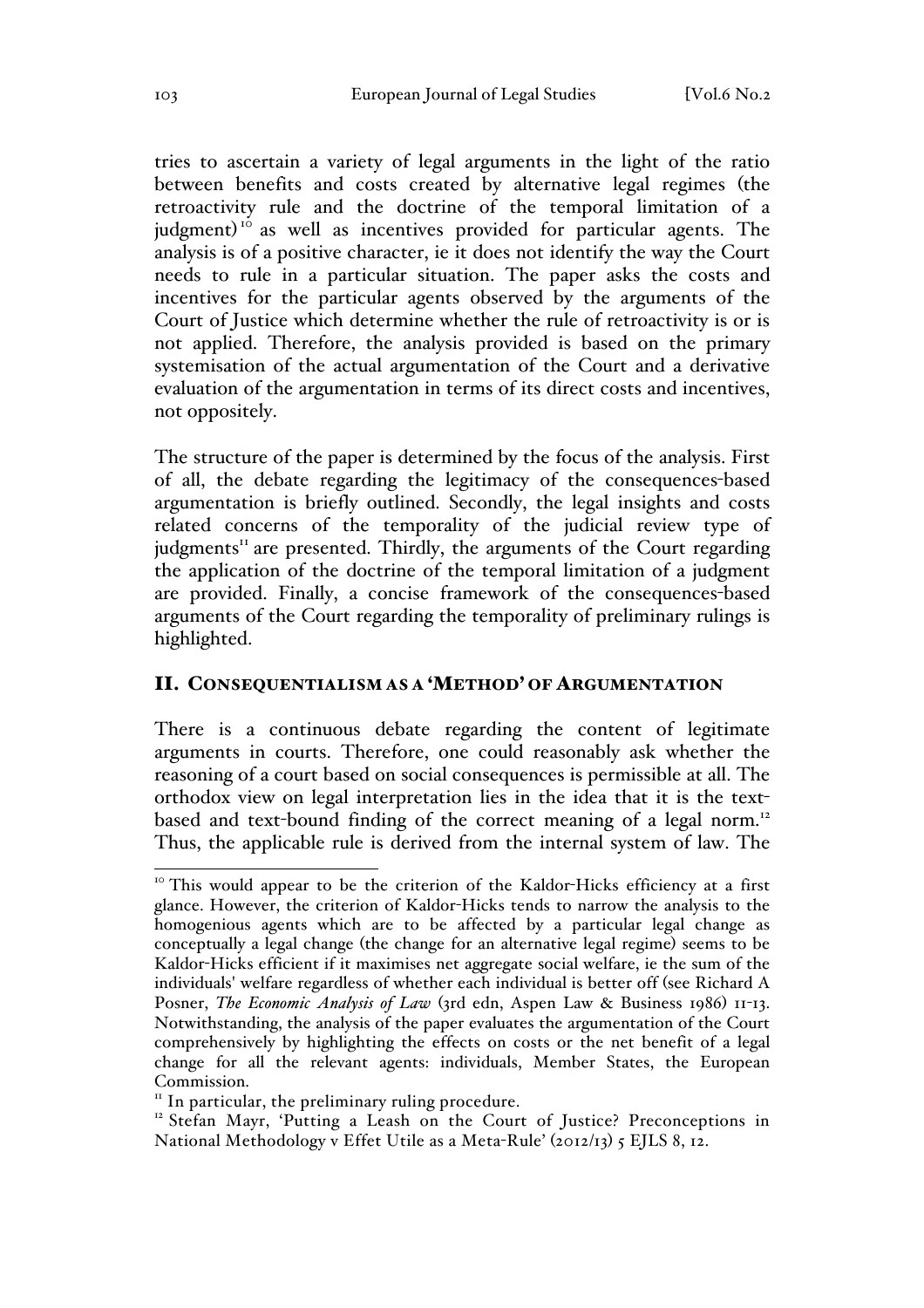argument could be derived from the works of Niklas Luhmann, who argued that legal adjudication is conditionally programmed by the legislator. To be precise, if certain conditions are fulfilled then a certain judgment has to be reached.<sup>13</sup> Moreover, the argumentation is a special mode of operation of the system, specialised in the self-observation which is focused on the distinction and denotation of arguments on the basis of texts.<sup>14</sup> The arguments addressed by Luhmann against consequentialism are 'the argument of legal certainty', 'the argument of legal equality', 'the argument of overburdening the courts' and 'the statement that consequentialism jeopardises the independence of the courts'.<sup>15</sup> However, the importance of consequences arises due to the critique regarding the logically-based reasoning of courts as a relatively vulnerable and too pretentious method in the practice of courts. For instance, formal syllogising is a tool pretending to a certainty and regularity which do not exist in fact. The effect of such pretension is increasing uncertainty and social instability. It is for this reason that either logic must be abandoned or it must be relative to consequences rather than antecedents.<sup>16</sup>

The founder of the theory of law as integrity, Ronald Dworkin, has noted the principles as integral elements of the law.<sup>17</sup> He insisted that judges need to restrict arguments based on principles rather than policies, which need to be left to the legislator.<sup>18</sup> However, as Neil MacCormick has argued:

[T]he spheres of principle and of policy are not distinct and mutually opposed, but irretrievably interlocking […]. To articulate the desirability of some general policy-goal is to state a principle. To state a principle is to frame a possible policy-goal.<sup>19</sup>

Furthermore, MacCormick has stated the necessity of arguments based on consequences stating that decisions need to be based on various criteria

 <sup>13</sup> Niklas Luhmann, *Rechtssoziologie 2, Reinbek bei Hamburg* in Klaus Mathis, 'Consequentalism in Law' (2010) LawEcon Workshop, University of Bonn, 3-4 <http://www.wipol.uni-bonn.de/lehrveranstaltungen-1/lawecon-

workshop/archive/paper-mathis> accessed 25 April 2013.

<sup>&</sup>lt;sup>14</sup> Niklas Luhmann, 'Legal Argumentation: An Analysis of Its Form' (1995) 58 MLR 285, 287.

<sup>&</sup>lt;sup>15</sup> Klaus Mathis, 'Consequentalism in Law' (2010), LawEcon Workshop, University of Bonn, 3-4 <http://www.wipol.uni-bonn.de/lehrveranstaltungen- $1$ /lawecon-workshop/archive/paper-mathis> accessed 25 April 2013.<br><sup>16</sup> John Dewey, 'Logical Method and Law' (1925) 10 Cornell LQ 17, 26.

<sup>17</sup> Nigel E Simmonds, *Central Issues in Jurisprudence* (Sweet & Maxwell 2008) 204- 205.

<sup>18</sup> Ronald Dworkin, *Taking Rights Seriously* (Gerald Duckworth & Co 1977) 85-86.

<sup>&</sup>lt;sup>19</sup> Neil MacCormick, *Legal Reasoning and Legal Theory* (OUP 1978) 263.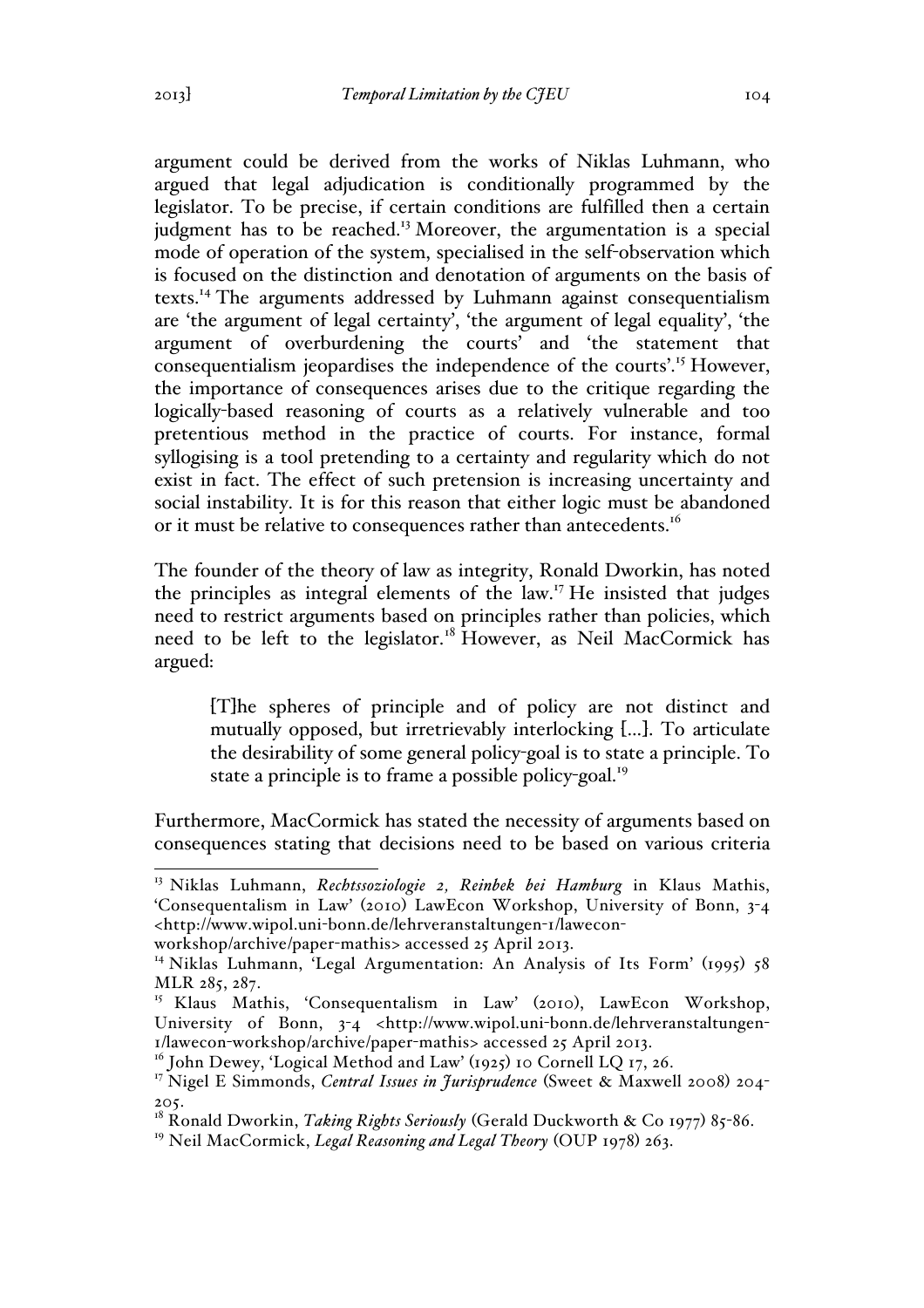such as justice, common sense, public policy, and legal expediency.<sup>20</sup> Thus, shifting the focus on the consequences of a judgment helps to improve the deficiencies of formal reasoning as consequence-based reasoning can be identified as being instrumental, forward-looking and often policyoriented.<sup>21</sup>

One of the early proponents of consequentialism in law, Oliver W Holmes, has noted the importance of consequences in the process of adjudication:

[C]ertainty generally is illusion, and repose is not the destiny of man. Behind the logical form lies a judgment as to the relative worth and importance of competing legislative grounds, often an inarticulate and unconscious judgment, it is true, and yet the very root and nerve of the whole proceeding. You can give any conclusion a logical form […] [But] [i]t is because of some belief as to the practice of the community or of a class, or because of some opinion as to policy, or, in short, because of some attitude of yours upon a matter not capable of exact quantitative measurement, and therefore not capable of founding exact logical conclusions.<sup>22</sup>

Holmes' critique of legal formalism and the exclusion from social reality by some opponents of a consequentialist approach in adjudication has been followed by other scholars. The later approaches of the legal realist Karl Llewellyn<sup>23</sup>, points made by pragmatists such as John Dewey<sup>24</sup>, together with legal scholars such as MacCormick support the statement that consequence is the element which helps to properly frame the decision making process.<sup> $25$ </sup> It could be argued that consequentialism escapes the boundaries created by the internal logic of an artificial system of law as it aims to achieve a factual change by a decision in the real world rather than the formal legitimisation of a decision with no conceptual links to the factual change that it determines.

Moreover, the philosophic, economic and social ideas of the XVIII-XIX centuries have changed a lot in regards to attitudes to legal adjudication. One such change is the shift to consequentialism as a concept which requires applying arguments from a broader context (ie external

<sup>&</sup>lt;sup>20</sup> Mathis (n 15) 3-4.<br><sup>21</sup> Cserne (n 7) 45.<br><sup>22</sup> Oliver W Holmes, 'The Path of the Law' (1886/87) 10 HLR 457, 466.

<sup>23</sup> See Karl N Llewellyn, *The Common Law Tradition: Deciding Appeals* (Wolter

Kluwer Law & Business 1960).<br><sup>24</sup> See John Dewey, 'Logical Method and Law' (1925) 10 Cornell LQ

<sup>&</sup>lt;sup>25</sup> Mathis (n 15) 17-18.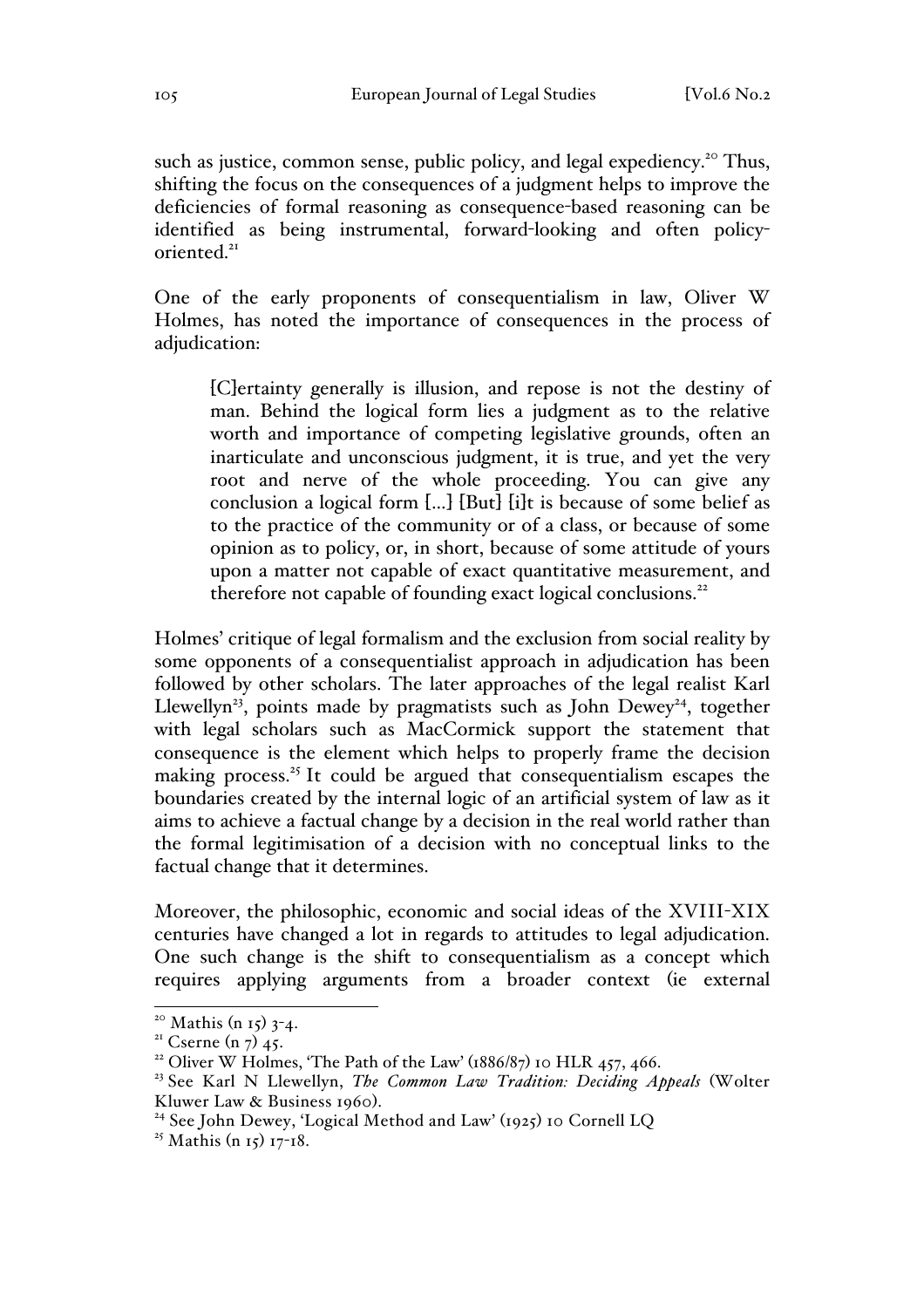arguments). Nowadays, it is widely accepted that consequentialism is an essential feature of law. <sup>26</sup> Even more relevant to the practical implementation of the consequentialist approach by the courts is the concept of instrumentalism. The founder of this theory is the pragmatist John Dewey<sup>27</sup>. Instrumentalism is an approach which holds that reflective thought is always involved in transforming a practical situation.<sup>28</sup> It is the theory according to which the aim (*end*) of the decision presupposes the method (*mean*). Therefore, we do not need to think about internal reasons if the purpose of the reasoning is stated as finding the best means to the end. It is worth noting that the framework of Cserne, which is employed in this paper, is based on instrumental theory. It is aimed at the optimisation of a judgment<sup>29</sup> from the perspective of social consequences, thus it aims to achieve a particular end (reduce the costs) by using a particular methodology (ie the means).

The approach of the Court of Justice regarding temporality might be placed into the theory of instrumentalism. The assumption which needs to be established is that the Court struggles to achieve the least costly approach to the question of temporality in the procedure for preliminary rulings. This assumption enables the argumentation of the Court to be analysed in the light of the conceptual frameworks of reasoning which are based on consequentialist (or instrumentalist) theories. Although the terms 'consequentialism' and 'instrumentalism' are not the same, they are both derived from the same theoretical background and share similar qualities. Thus, for the analysis of the argumentation of the Court provided in the paper, the term 'consequentialism' is used and encompasses both the concepts of instrumentalism and consequentialism unless it is stated otherwise.

To sum up, consequentialism provides a proper justification for arguments based on external sources, ie social consequences. This is important as the framework of consequences-based judgments is focused exceptionally on these types of factors. However, before the analysis based on the framework takes place, the temporality effect of judgments and preliminary procedure in particular needs to be discussed briefly.

### III. JUDGMENTS AND TEMPORALITY

<sup>&</sup>lt;sup>26</sup> See Neil MacCormick, 'On Legal Decisions and Their Consequences' (1983) 58 NYULR 241.

<sup>&</sup>lt;sup>27</sup> See 'John Dewey (1859-1952)', Internet Encyclopedia of Philosophy, <http://www.iep.utm.edu/dewey/> accessed 14 December 2013.

<sup>28</sup> Samuel E Stumpf, *Philosophy: History & Problems* (McGraw-Hill 1989) 424.

<sup>&</sup>lt;sup>29</sup> Cserne (n  $7)$  45.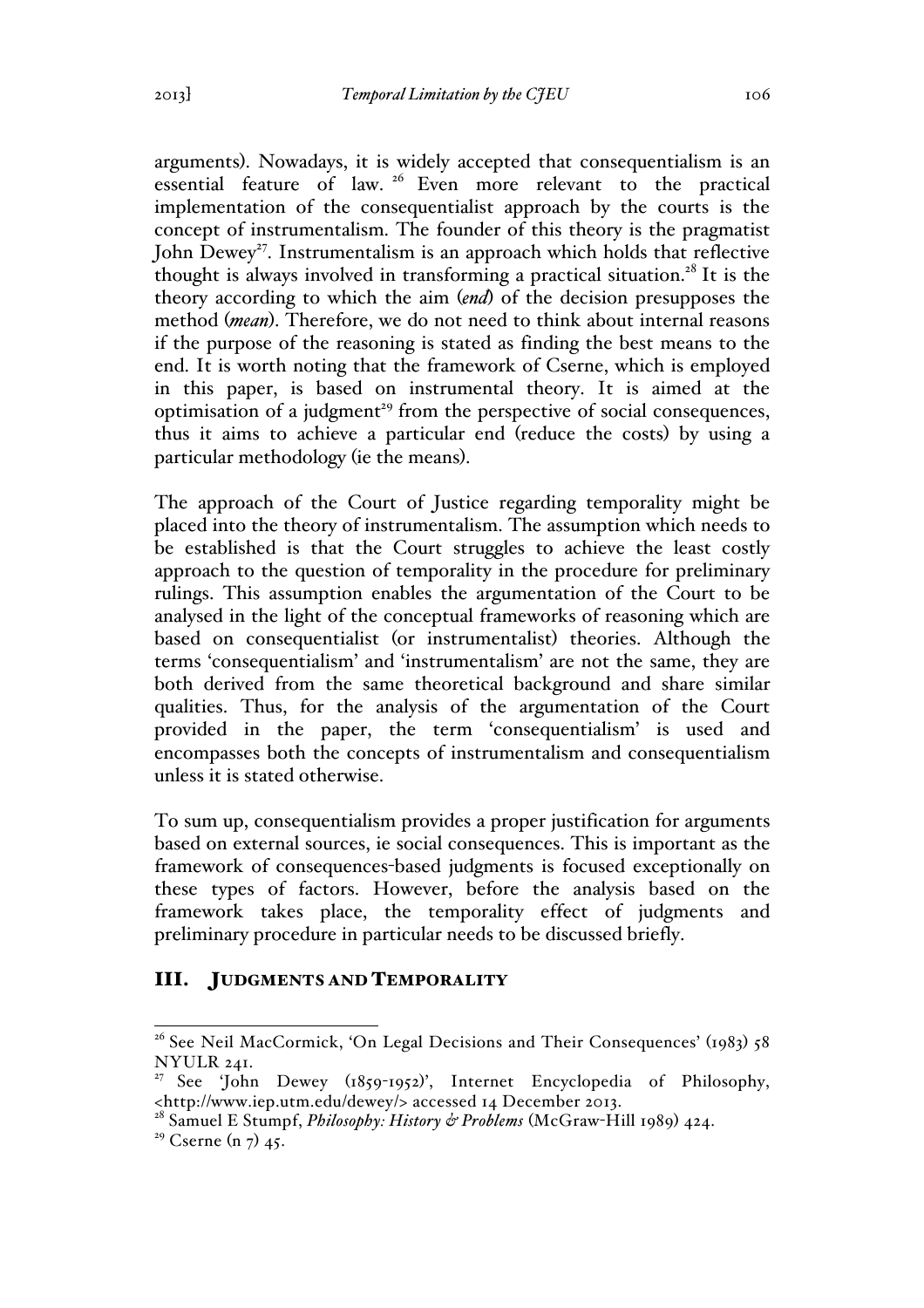## 1. *The Temporal Effects of Judgments*

To begin with, the question of temporal effects presupposes an explanation of how sources of law vary regarding temporal effects. The most general distinction is among statutory law and case law. Traditionally, there is not so much controversy in the case of statutory law: The statutory rule has a prospective effect except in certain particular situations.<sup>30</sup> Notwithstanding this, the judgments of courts follow a different approach. Historically, the default rule was opposite to statutory law, ie a judgment used to consider an explanation of existing law *a priori*. <sup>31</sup> Thus, the retroactive effect used to be a good and justifiable option at least in common law countries.<sup>32</sup> However, concerns over the harsh consequences of such retroactive effects arose as it became obvious that the conventional rule is not the most reasonable solution in all situations.<sup>33</sup> For the sake of clarity, the mixture between the possible temporal effects of a judgment should be analysed taking into account the functional features of not only common law but continental courts as well.

This paper deals with a specific type of judgments - judicial review. The concept of judicial review type judgments in courts began to develop in Europe after WWII and was influenced by the proposals of the prominent Hans Kelsen. <sup>34</sup> The idea of judicial review type judgments lies in the jurisdiction of the special court (which usually has the term 'Constitutional' in the title) to annul statues enacted by legislators. This analogous approach has been consequently adopted by the administrative courts regarding the sub-statutory law.

The judicial review type judgment deals with statutory law and may annul

<sup>&</sup>lt;sup>30</sup> The conventional rule of the temporality of statutory law is 'ex nunc'. This is related to the notion that persons should be entitled to know what the law governing their conduct is at the moment of their actions. However, the feature of such predictability could be sometimes reversed and could need a specific justification (see Stephen R Munzer, 'Retroactive Law' (1977) 6 J of L Studies 373).<br><sup>31</sup> The idea is that an ordinary court is an institution which deals with a situation which happened in the past at the time the legal regime existed. Thus, a court should understand and deal with a law which existed at the moment legally important facts occurred. Special remarks should be made regarding the exclusion of non-ordinary courts such as constitutional courts which directly deal with statutory law. In addition, the analogous function of specialised courts such as administrative courts regarding statutory law should also be taken into account.

<sup>&</sup>lt;sup>32</sup> Thomas S Currier, 'Time and Change in Judge-Made Law: Prospective Overruling' (1965) 51 VLR 201.

<sup>33</sup> eg *Harper v Virginia Dept. of Taxation*. U.S. Supreme Court Judgment of 18 June 1993, Case No. 91-794, 509 U.S. 86.

<sup>34</sup> Allan R Brewer-Carias, *Constitutional Courts as Positive Legislators: A Comparative Legal Study* (CUP 2011) 13.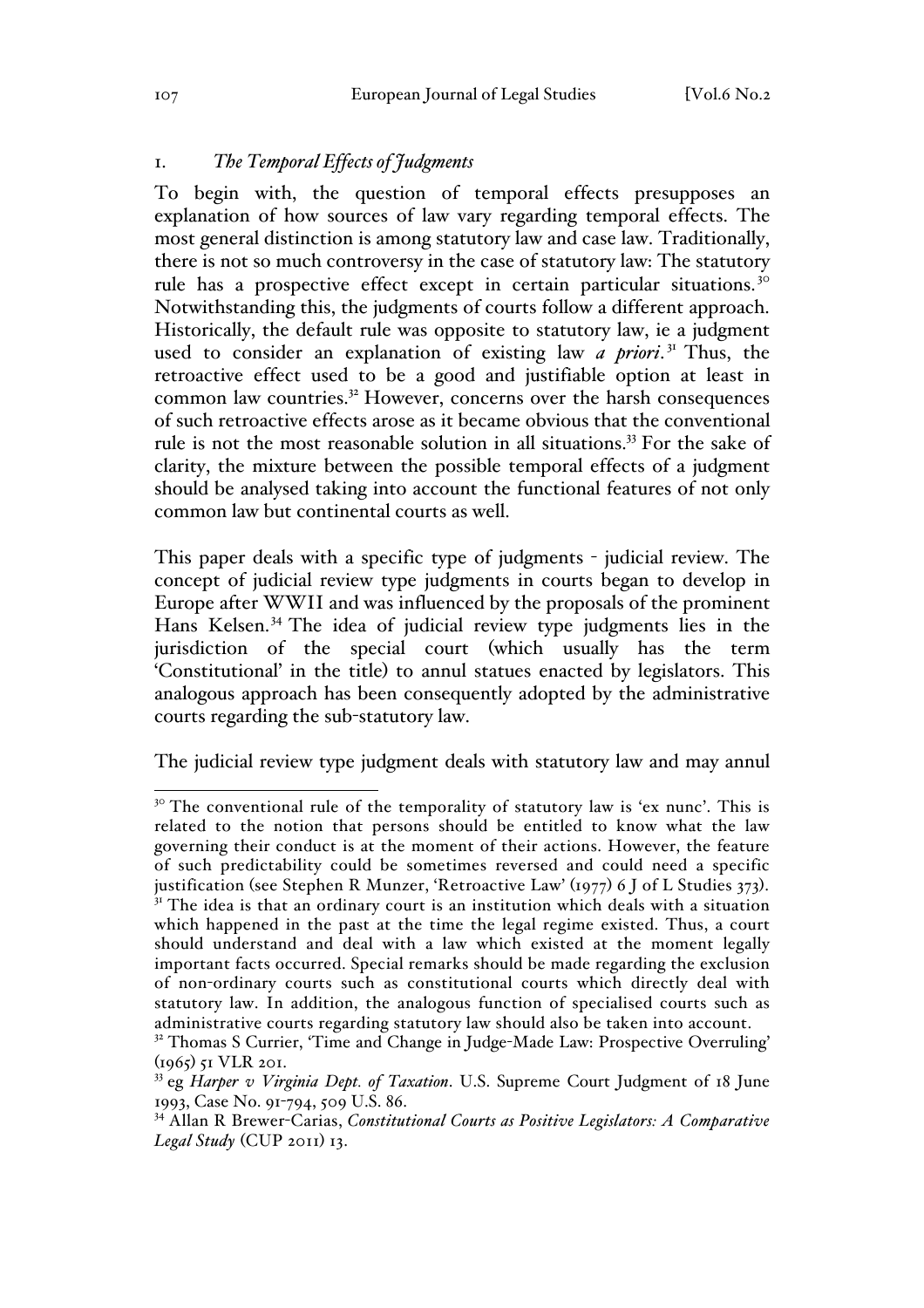it. Various legal frameworks establish different rules regarding the temporality of a judgment which annuls the statutory rule. In case of constitutional judicial reviews there could be at least three most common approaches: (i) The court determines when an annulled legislation will cease to have effect at some point in the future; (ii) the courts assign the retroactive or non-retroactive effects of a decision, determine the date on which the legislation ceases to have effects; (ii) the court decides to bring back previously repealed legislation when declaring the present one null.<sup>35</sup>

The situation in case of the jurisdiction of administrative courts to exercise a judicial review is not uniform. The temporal effect of the judgments of administrative courts in Europe was traditionally retroactive as it is still the conventional rule.<sup>36</sup> However, retroactivity has always been disputed as a blind application which could determine devastating consequences. Thus, the relatively new practice of the French *Conseil*  d'Etat<sup>37</sup>, the highest administrative tribunal in France, which was also a precursor of the Court of Justice, was inspired by a similar approach of the Court in its application of the doctrine of the limitation of the temporal effects of a judgment<sup>38</sup> (referred to below as 'the Doctrine' or 'the doctrine of temporal limitation') as well as by comparable approaches in Germany, Austria and Italy.39

# 2. *The Preliminary Ruling Procedure and Temporality*

The jurisdiction of the Court of Justice under the procedure for a preliminary ruling looks towards two fundamental goals: The interpretation and the validity of EU law<sup>40</sup>. The validity of its jurisdiction is confined to the acts of institutions. It is worth noting that the grounds for the invalidity of acts are the same as in actions for annulment procedures under Article  $263$  of the TFEU<sup>41</sup>. The interpretative function of the Court is wide and it encompasses the jurisdiction to interpret the

 $35$  ibid 94.

<sup>&</sup>lt;sup>36</sup> See the website of the Association of the Councils of State and Supreme Administrative Jurisdictions of the European Union <http://www.acaeurope.eu/index.php/en/tour-d-europe-en> accessed 7 March 2013.

<sup>37</sup> From 2004, see Judgment of Conseil d'État, Case 114: 865 *Association AC et* 

<sup>&</sup>lt;sup>38</sup> To be precise, 'the doctrine of limitation of temporal effects of a judgment in the preliminary ruling procedure'; Consolidated Version of the Treaty on the Functioning of the EU (TFEU) [2010] OJ L83/47.

<sup>39</sup> Jean Massot, 'The Powers and Duties of the French Administrative Judge' in Susan Rose-Ackerman and Peter L Lindseth (eds), *Comparative Administrative Law* (Edward Elgar Publishing 2010) 424.

<sup>40</sup> Steiner, Woods and Twigg-Flesner (n 4) 193.

 $41$  TFEU (n 38).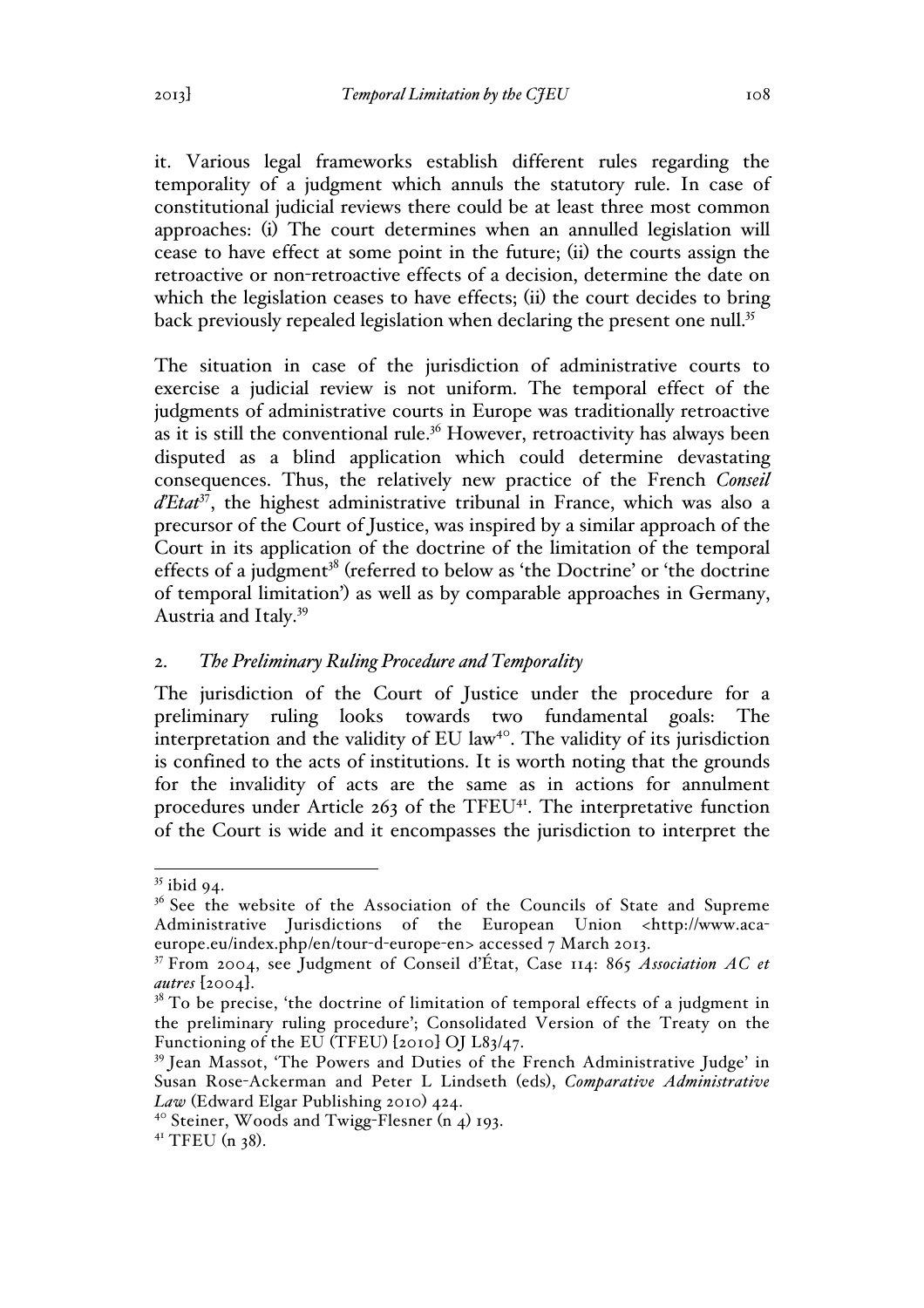founding Treaties of the EU, acts of institutions (even including nonbinding acts) and statutes of bodies established by an act of the European Council.<sup>42</sup>

Although the Court is prohibited from the interference in matters regarding the reference source (ie the national law in particular)<sup>43</sup> it provides an interpretation of EU law in the context of the points of law stated by the referring institution.<sup>44</sup> Thus, the framework of the preliminary ruling procedure might be seen as a clarification of EU law in the light of a national law by *de facto* establishing whether the national rule conforms to EU law. In cases where a national rule does not satisfy the EU law, the clarification of the Court of EU law might look like a shaping of the proper national rule without even interfering in national jurisdictions. The reason the clarification of the Court shapes national rule is the obligation of Member States to take any appropriate measure, either general or particular, to ensure the fulfilment of the obligations arising out of the Treaties or resulting from the acts of the institutions of the Union.45

Therefore, if the Court rules that a national rule does not correspond with EU law, it is for the national rule to be interpreted retroactively for the time the particular EU rule has been operating. This means that domestic courts are obliged to deal with a 'new' national rule after the preliminary ruling has been published. It also means that the various agents of national law (natural, legal persons, institutions etc.) might have a right to claim for damages against Member States<sup>46</sup> or individuals who relied on the 'old' national rule. In terms of the costs of the issue, which is determined by the retroactive temporal effect, although Member States are monitored by the European Commission (referred to below as 'the Commission') regarding the application of EU law and interested parties, the creative approach of the Court<sup>47</sup> might be underestimated by persons and Member States. Such underestimation might be influenced by the following factors: the political power of the Court, its creativity and the specific situations in which the boundary of whether a national rule conforms to EU law is not yet clear until the Court states so.

As a reliance on a national rule might be risky for some agents, there seems

 <sup>42</sup> Steiner, Woods, Twigg-Flesner (n 4) 195.

<sup>43</sup> Case 13/61 *De Geus en Uitdenbogerd v. Robert Bosch GmbH* [1962] ECR 00089.

<sup>44</sup> Case 6/64 *Costa v. ENEL* [1964] ECR 01141

<sup>45</sup> TFEU (n 38), Article 4.

<sup>46</sup> Based on the arguments for member state liability in the *Francovich* case. See Case C-479/93 *Andrea Francovich v Italian Republic* [1995] ECR I-03843.

<sup>&</sup>lt;sup>47</sup> The political impact of the Court is widely recognised and discussed, eg Alter  $(n_1)$ .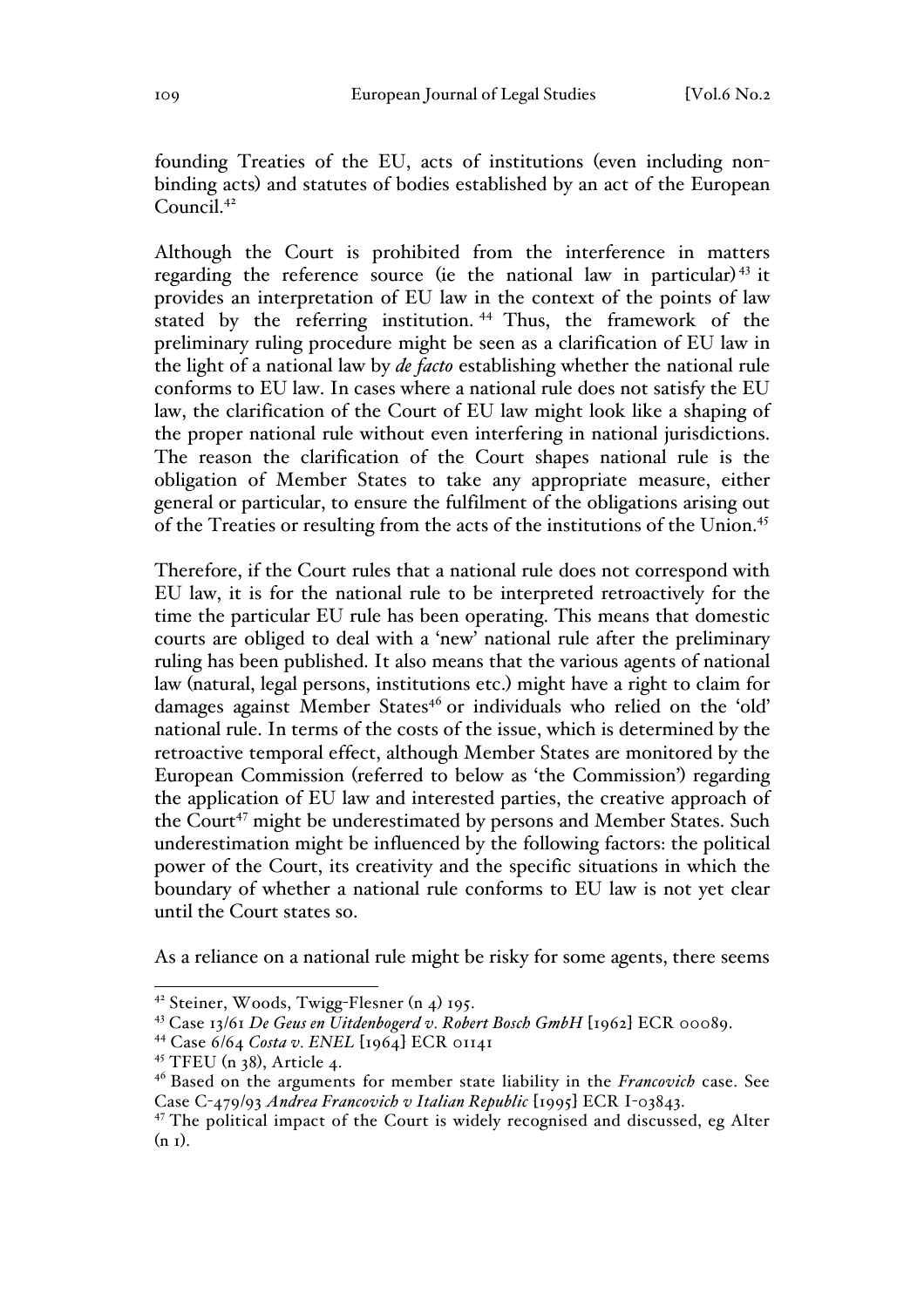to be space for the exceptional framework which enables the Court to escape the harsh consequences of the retroactive temporal regime of a preliminary ruling. This framework has been adopted in the aforementioned *Defrenne* case in 1976 and has been applied several times. Exceptions to the conventional rule have an impact on the content of the legal certainty by weakening the reliance on the conventional rule – retroactivity. Hence, there seems to be a trade-off regarding the costs of two alternative rules: the cost of the reliance on a conventional rule by some agents, and the cost of retroactivity for some agents, which will need to compensate for the defection of a national rule (primarily, the Member States). Furthermore, it seems that the reasoning of the Court regarding the doctrine of temporal limitation deals with particular factors and it might be useful to depict those.

The rationale of the positive analysis of the reasoning lies in the idea of the feasible consequences-based argumentation of courts. Although the temporality regime of the preliminary ruling procedure is not clear enough<sup>48</sup> the Court has depicted particular elements of the argumentation which might be evaluated from the perspective of the social consequences. Therefore, the costs determined by those arguments need to be revealed as well as the legal background of the doctrine of temporal limitation.

### IV. THE CONSEQUENTALISM OF TEMPORAL LIMITATION

### 1. *Legal Insights into the Doctrine*

As has already been stated, the doctrine of the temporal limitation of a preliminary ruling has been introduced by the Court of Justice in the *Defrenne* case in 1976<sup>49</sup>. The purpose of this move by the Court was the circumvention of serious economic repercussions on those parties (ie employers) who would otherwise have had to pay compensation due to a breach of the equal pay principle.<sup>50</sup> The problem arose due to the fact that national courts must apply the conventional rule of retroactivity to situations which occurred before the Court of Justice provided a preliminary ruling.<sup>51</sup> In general, the question of temporal limitation needs to be considered by the Court in cases in which a retroactive application may give rise to serious repercussions as regards the past.<sup>52</sup> The doctrine of temporal limitation which is a focus of the paper is actual in interpretative judgments of the preliminary ruling procedure. The preliminary rulings on

 $4^8$  Steiner, Woods and Twigg-Flesner (n 4) 217.

<sup>49</sup> Case 43/75 *Defrenne v SABENA II* [1976] ECR 455.

<sup>50</sup> Steiner, Woods, Twigg-Flesner (n 4) 217.

<sup>51</sup> Paul Craig, *EU Administrative Law* (2nd edn, OUP 2012) 707.

 $52$  Steiner, Woods and Twigg-Flesner (n 4) 218.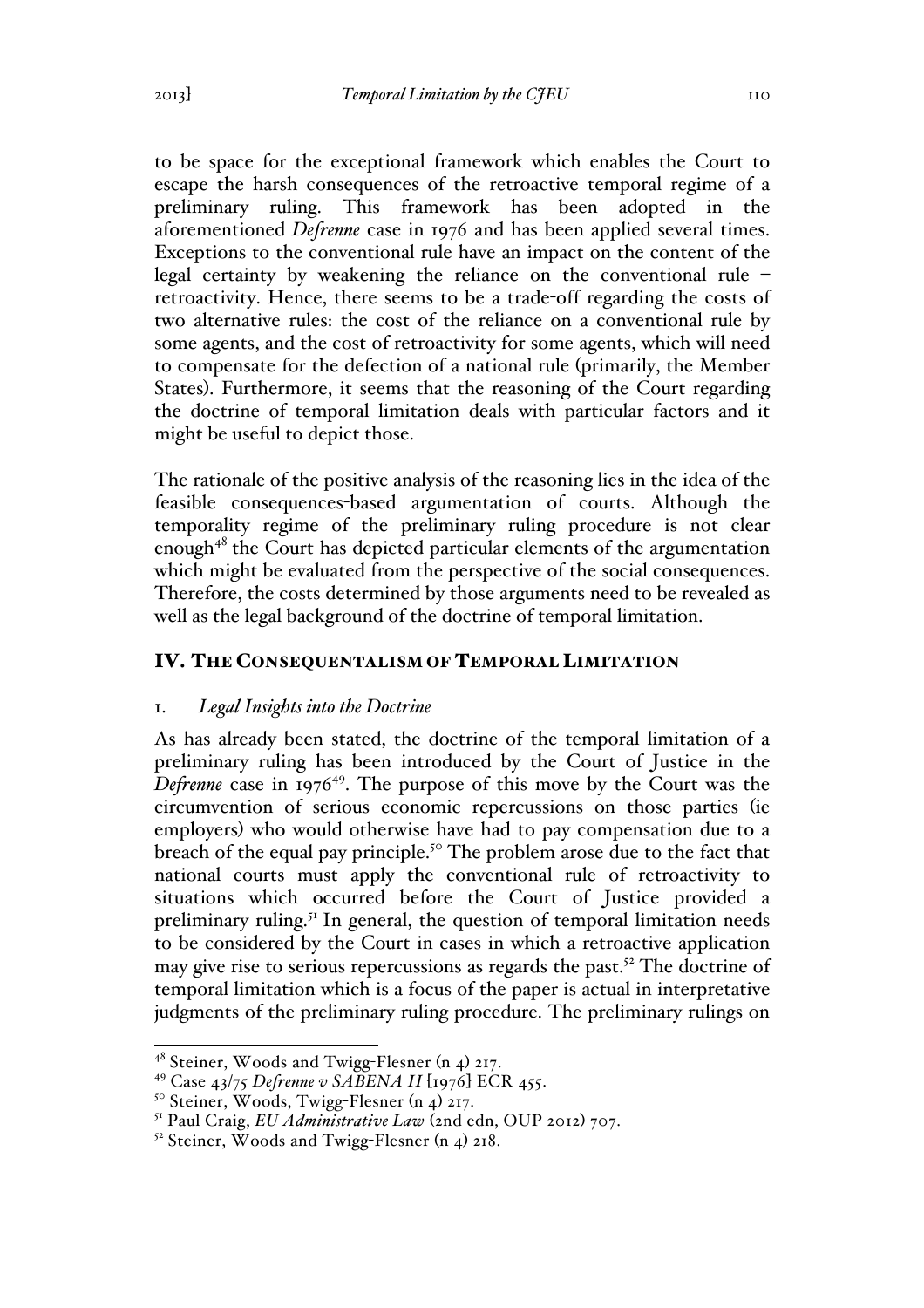validity are assimilated to those of a successful annulment action regarding the temporal effect of a judgment.<sup>53</sup> In this type of procedure the Court of Justice has limited the temporal effects in number of cases such as the *Roquette Frères.*<sup>54</sup>

For a more rigorous view over the factual application of the doctrine of temporal limitation and tendencies, particular empirical data is provided in Table 1. Apparently, during the period from 1 April 1976 to 1 May 2012 there were 35 requests to apply the Doctrine. The Court only applied the Doctrine in seven cases. The results provided are based on an analysis in the online search tool of the judgments of EU courts.<sup>55</sup> The search was carried out by analysing the preliminary rulings with the key phrases 'temporal limitations', 'doctrine of temporal limitation', 'temporal effect' and 'ratione temporis' explicitly mentioned.

| Number of Court<br>cases from April,<br>1976 to May, 2012<br>(only preliminary<br>rulings <sup>56</sup> ) | Number of cases in<br>which a Member state<br>or a national court<br>requested / asked for a<br>temporal limitation | Number of cases in<br>which the Court<br>applied the doctrine of<br>temporal limitation |
|-----------------------------------------------------------------------------------------------------------|---------------------------------------------------------------------------------------------------------------------|-----------------------------------------------------------------------------------------|
| 4486                                                                                                      | 35                                                                                                                  | $-57$                                                                                   |

Table 1 Factual application of the doctrine of temporal limitation

According to the data provided in Table 1, the Doctrine is not a widespread phenomenon. Therefore, the Doctrine cannot be identified as the new conventional rule regarding the temporal effects of a judgment.

 <sup>53</sup> ibid 220.

<sup>54</sup> Case 145/79 *SA Roquette Frères v French State* [1980] ECR 02917.

<sup>55</sup> InfoCuria (Case law of the Court of Justice) <http://curia.europa.eu/juris/recherche.jsf?language=en&jur=C,T,F&td=ALL> accessed 9 December 2012.

<sup>&</sup>lt;sup>56</sup> 'Reference for a preliminary ruling' and relatively recently adopted 'Preliminary reference - urgent procedure'.

<sup>57</sup> Those seven are Case 43/75 *Defrenne v SABENA II* [1976] ECR 455; Case 24/86 *Blaizot v Université de Liège and Others* [1988] ECR 00379; Case 262/88 *Barber v Guardian Royal Exchange Assurance Group* [1990] ECR I-01889; Case C-163/90 *Administration des douanes and droits indirects v Legros and Others* [1992] ECR I-04625; Case C-415/93 *Union royale belge des sociétés de football association and Others v Bosman and Others* [1995] ECR I-04921; Case C-308/93 *Bestuur van de Sociale Verzekeringsbank v Cabanis-Issarte* [1996] ECR I-02097; Case C-437/97 *EKW and Wein & Co* [2000] ECR I-01157.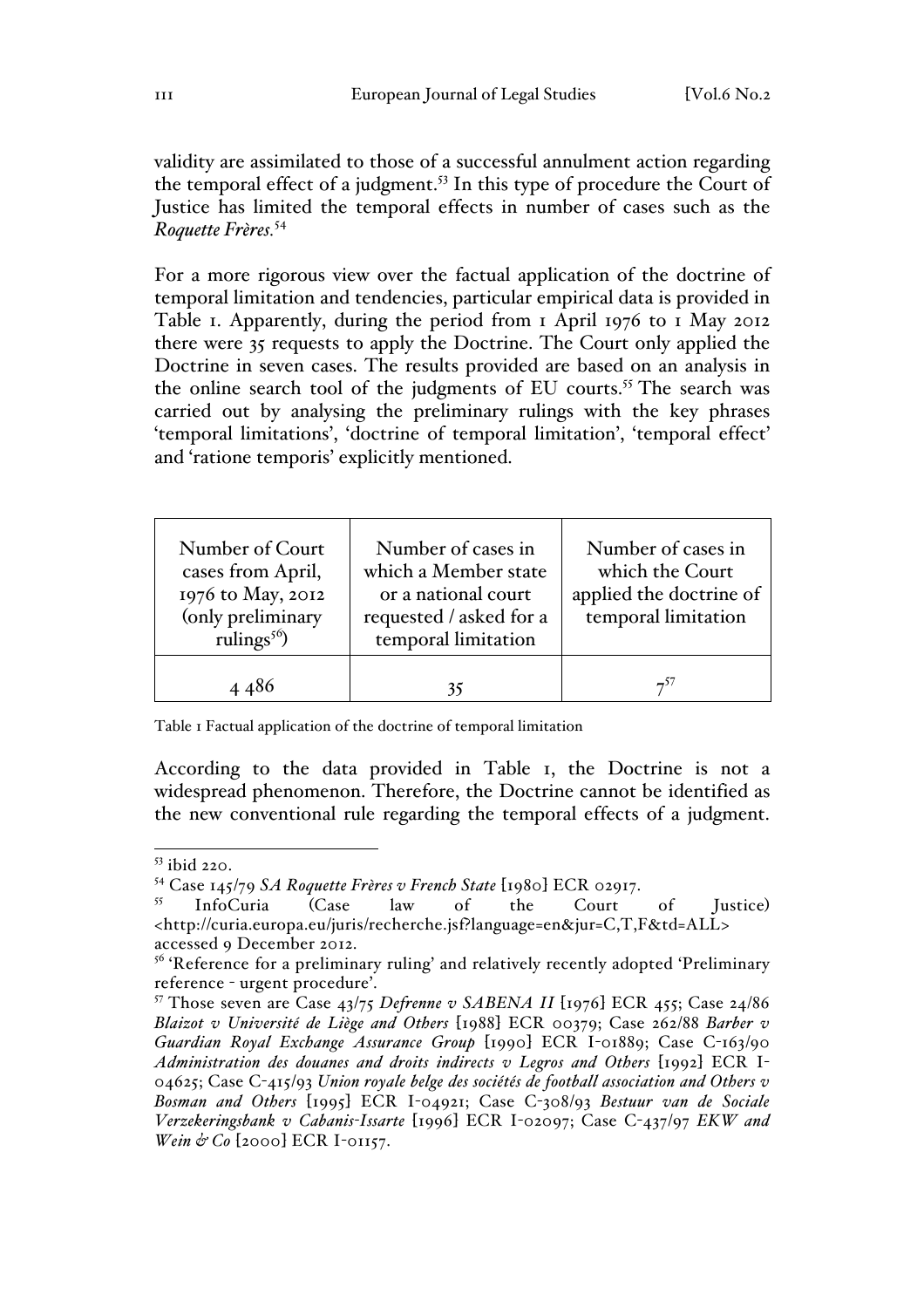The question which arises is whether the importance attributed to the Doctrine is not an error in personal judgment? To be precise, the error in personal judgment could occur if persons with limited information exaggerate an issue with a higher than factual probability just because the level of reliance increases inadequately after a prominent case involving the Court.<sup>58</sup> The reliance costs could be various here. They can mostly be related to the decreasing belief in the legal certainty (ie the conventional retroactive rule) by interested persons who become too cautious in regard of national laws implementing EU law. This shift might lead to a situation in which interested persons contest national law in cases where it is not really sufficient, ie by investing more than is reasonably needed in their assets under the present legal regime just because of the lack of certainty. It may lead to needless private litigation costs. Therefore, there needs to be some clear explanations related to the exceptionality of the doctrine of temporal limitation and the specificity of the Doctrine. Some observations might be highlighted.

Firstly, the Doctrine is applied in very different cases. Thus, the probability of its application cannot be based merely on the existing experience as it is not clear what the next field of EU law in which the Doctrine will be applied will be. Secondly, the essence of the Doctrine precludes all preliminary rulings to be included in the estimation as the Doctrine is applied only in exceptional circumstances in important cases<sup>59</sup> when the retroactive effects can be sufficiently detrimental, as usually this is not an issue. Lastly, although the Doctrine was introduced in 1976, its application has not been equally distributed in time. As can be seen in Figure 1, the Doctrine has not been intensively applied throughout all the period from 1976. It is noteworthy that during some periods the Doctrine was not even considered (ie it was not requested by Member States). Thus, this creates even more uncertainty as it is not clear what could contribute to a new wave of application of the Doctrine. This factual situation raises the reliance costs as the uncertainty induces risk-reducing investments in private assets by owners in order to prevent an uncertain outcome.

<sup>&</sup>lt;sup>58</sup> Christine Jolls, Cass R Sunstein and Richard H Thaler, 'A Behavioral Approach to Law and Economics' in Cass R Sunstein et al. (eds.) *Behavioral Law and Economics* (CUP 2000) 37.

<sup>59</sup> eg Case 43/75 *Defrenne v SABENA II* [1976] ECR 455, Case C-415/93 *Union royale belge des sociétés de football association and Others v Bosman and Others*, [1995] ECR I-04921 and others.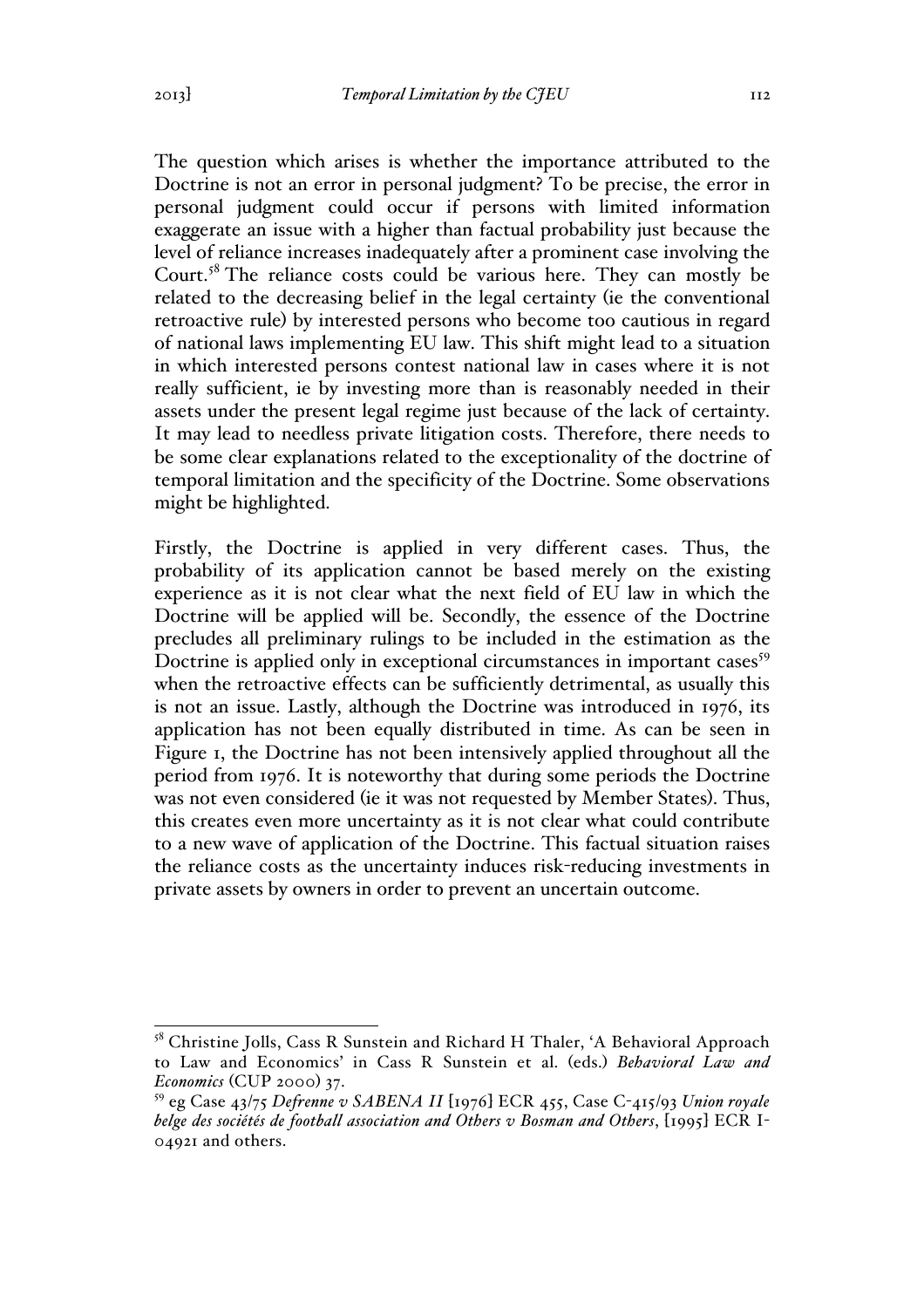

Figure 1 Factual application of the doctrine of temporal limitation by the Court of Justice.

## 2. *Analysis of Consequences-based Argumentation of the Court*

The positive analysis of the actual consequences-based reasoning of the Court consists of the representation and identification of relevant arguments employed by the Court to justify one of two following alternative rules: (i) the conventional retroactive effect rule or (ii) the doctrine of temporal limitation. The process of tackling cases is identified assuming the framework of Cserne<sup>60</sup> is applied. Therefore, first of all, the Court starts to deal with a case without having any knowledge of the relevant facts. It analyses each case and identifies the factual elements which matter. Subsequently, the Court analyses the impact of possible decisions and, finally, evaluates which of the alternatives poses the least costs to the macro-lever real consequences.

The Court does not explicitly depict the dimension of costs while reasoning. However, the legal arguments which are employed by the Court might be ascertained. The judgments of the Court have a normative character due to their power. Therefore, they create various costs and have a particular impact on the behaviour of different agents by creating incentives. The doctrine of temporal limitation was introduced mainly due to the prospective costs for the agents of the member state (ie the employers in the *Defrenne* case<sup>61</sup>). This means that the basic rationale of the Doctrine is based on particular consequences-based evaluations. Accordingly, a more comprehensive costs-focused approach of the main important factors determining the application of the Doctrine may be depicted.

 $60$  Cserne (n 7) 45.

<sup>61</sup> *Defrenne v SABENA II* Case 43/75 [1976] ECR 455.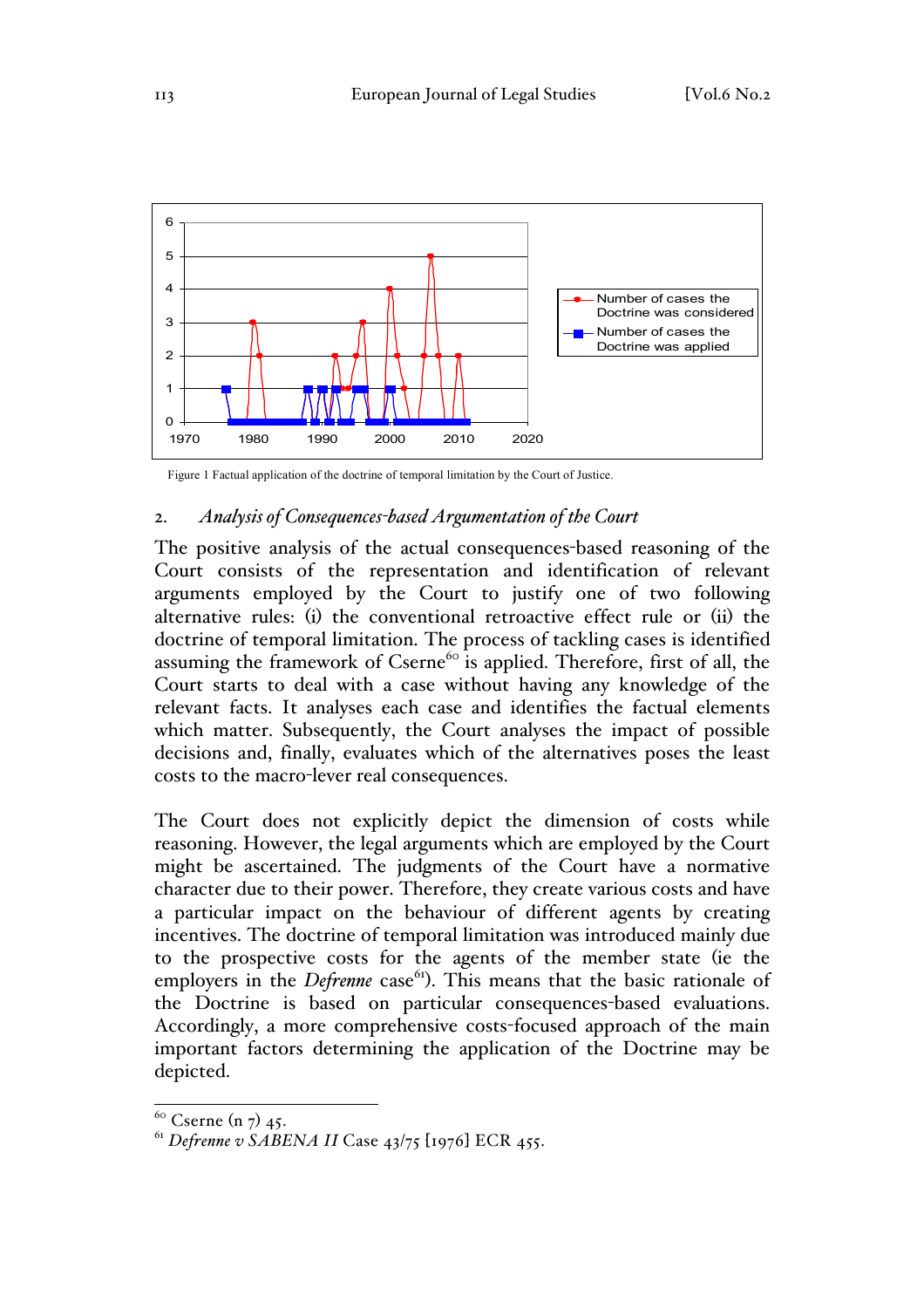Probably the most pervasive notion regarding the Doctrine is its exceptionality. The Court has stated that in determining whether or not to limit the temporal effect of a judgment it is necessary to bear in mind that although the practical consequences of any judicial decision must be weighed carefully, the Court cannot go so far as to diminish the objectivity of the law and compromise its future application on the grounds of the possible repercussions which might result.<sup>62</sup>

The notion of the objectivity of the law reflects the value of the legal certainty regarding the conventional procedural rules. It is necessary to reiterate that in case of the temporal limitation, the Doctrine is not prescribed in statutory law. Hence, it arises from the consequentialist idea that there might be exceptional situations when the net benefit of the stable regime under the conventional rule is less than the net benefit after the saved costs which might appear due to, for instance, harsh financial obligations. Thus, the conventional retroactive rule creates legal certainty. The Court indirectly acknowledges that the general trade-off is between the costs of the legal certainty of the conventional rule and the direct costs of the judgment due to retroactivity. According to the Court, legal certainty should, in general, prevail as the feature which ensures the expectations of individuals.

# b. The Commissions' Contribution

Furthermore, the arguments of the Court touch upon the notion of windfall losses for those Member States and individuals who relied on the 'old*'* national rule. These windfall losses lie in an idea directly related to legal certainty and reliance investments of relevant agents. The possibility of windfall losses means that the current situation of agents is such so that there might be a surprising and unexpected loss which was not predicted in advance. This effect is created by the Doctrine and the Court tries to mitigate this. The context of the argument might be seen in the light of the factual situation of the following *Defrenne*<sup>63</sup> case. The applicant was working as a cabin steward for an airline. Her employment contract prescribed her and other female cabin stewards a different salary in comparison to what was paid to male cabin stewards. She brought a claim to a national court, which referred to the Court for a preliminary ruling. The Court declared that the national rule contradicted the principle of equality entrenched in EU law. The government raised the question of

<sup>62</sup> Case 24/86 *Blaizot v Université de Liège and Others* [1988] ECR 00379. <sup>63</sup> Case 43/75 *Defrenne v SABENA II* [1976] ECR 455.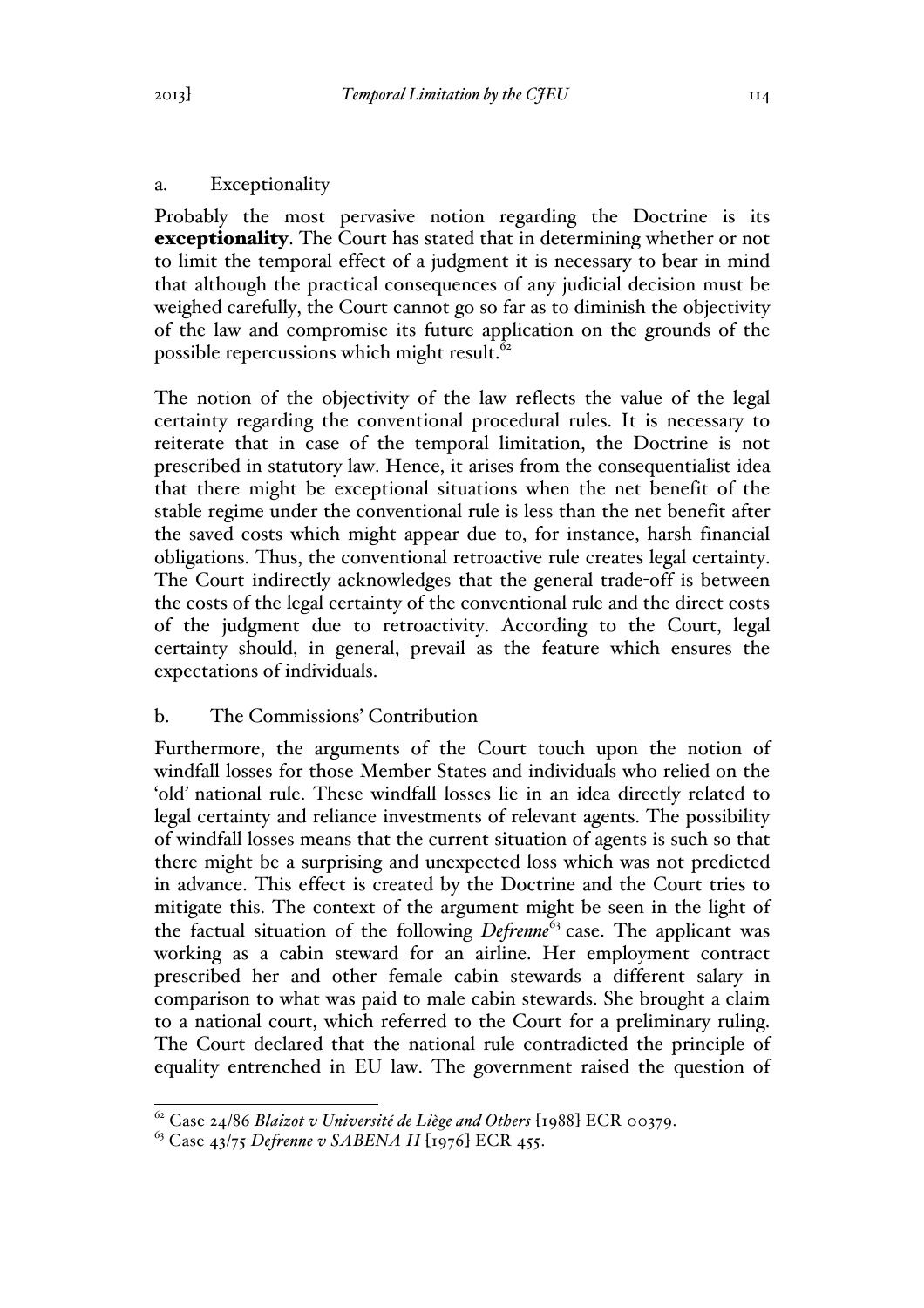retroactivity. In addition, the Commission has never initiated proceedings against a member state due to the improper application of EU law.

It is worth noting that one of the core arguments used by the Court in the *Defrenne* case was the fact that the Commission had not initiated proceedings against Member States concerned on the grounds of a failure to fulfil an obligation. This argument could be identified as a tool which helps to prevent windfall losses for persons who were following the 'old' national rule. According to the Court, the contribution of the Commission, which was in a position to notice the situation but did not act in order to change it, should be such so as to reasonably lead the authority of a member state to uncertainty. <sup>64</sup> The criterion of 'reasonableness' is not clear in itself, but it does give at least a general idea of the boundaries of a reasonable person. In addition, the argument provides incentives for the Commission to monitor the compliance of national law to EU law more actively.

#### c. Good Faith

Furthermore, the Court has adapted the notion of good faith, which is probably a way to fill in the gap of vagueness of the concept of reasonableness. Accordingly, only a member state which behaves in good faith may successfully request to apply the Doctrine. The following situation in the *Stradasfalti*<sup>65</sup> case highlights the rationale of this argument. The authorities of Italy knew that the tax measure they apply did not comply with EU law. However, the measure was justified by the wording of 'cyclical economic reasons' embedded in an EU directive, which provided a possibility to derogate from the existing regulation. Even though it was supposed to be temporary at the time of the adopting of the measure, the Italian government continued to apply it 20 years later.

Therefore, a member state should be an active and positive participant in the EU institutional framework, trying to comply with EU law in good faith according to the reasoning of the Court of Justice. Such an implication by the Court serves as a constraint on Member States which try to exploit features of the Doctrine. In terms of consequences-based arguments, the Court creates particular restraint for the possible opportunism of Member States. For instance, a member state might be interested in the application of the Doctrine as it finds that all relevant criteria are met. Therefore, the criterion of the good faith enables the Court to test the factual behaviour of the institutions of a member state and reject the request even if other criteria are met.

 <sup>64</sup> Case C-437/97 *EKW and Wein & Co* [2000] ECR I-01157.

<sup>65</sup> Case C-228/05 *Stradasfalti* [2006] ECR I-08391.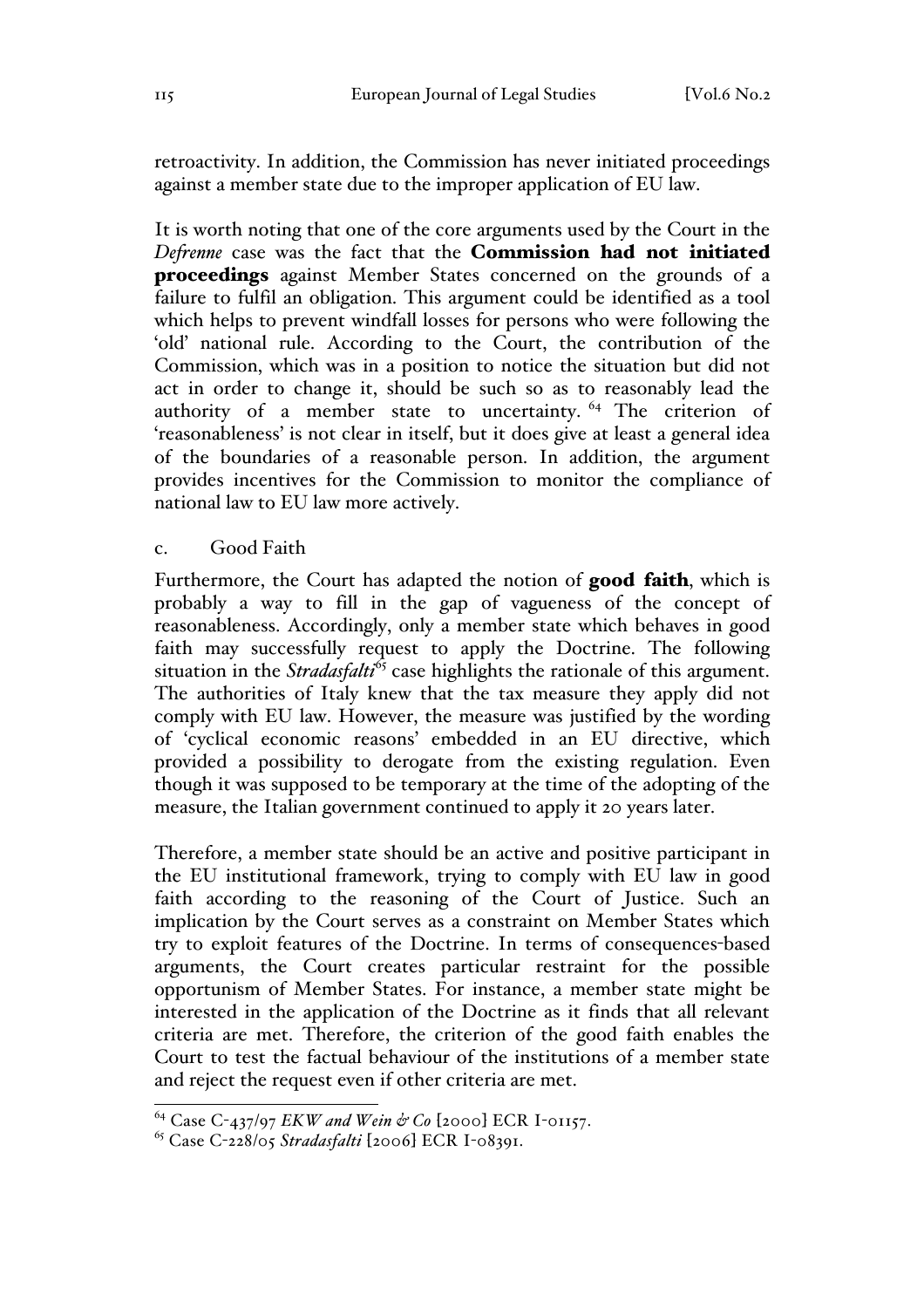# d. Economic Repercussions

The first application of the Doctrine was related to the general trade-off between the net loss created by the exception from the conventional rule and the net loss consisting of the financial burden for relevant agents (ie employers). Thus, the existence of possible economic repercussions was the criterion applied from the first application of the Doctrine.<sup>66</sup> In the *Defrenne* case the Court explicitly concluded that given the large number of persons concerned claims might seriously affect the financial situation of respective undertakings and even drive some of them to the bankruptcy.<sup>67</sup> In its later judgments the Court extended the application of the economic repercussions criterion from private employers to branches of governments or municipalities of Member States<sup>68</sup> and the financial stability of Member States in a more general sense.<sup>69</sup> However, at the same time the Court created a clear boundary to Member States which perceive a possibility to justify the application of the Doctrine due to the presumable financial repercussions. In the *Société Bautiaa*<sup>70</sup> case the Court stated that the financial consequences which might ensue for a government owing to the unlawfulness of a tax or its imposition never in themselves justify limiting the effects of a judgment of the Court. Such an argument explicitly shows the rigorous position of the Court towards an exclusive proposition of financial difficulties. Therefore, it might be an argument which impedes the opportunism of Member States as restricting them to abuse the current financial situation by worsening it even more in order to escape the retroactive application of the preliminary ruling.

It is worth noting that the Court does not rely on the accurate estimations of losses provided by a Member State while dealing with the question of the temporal limitation of retroactivity rule. The *Nádasdi*<sup>71</sup> case is one of the rare examples in which the exact amount of the loss in the case of the retroactive rule is presented. In this case the government has provided a detailed estimation of the losses (116 million Euros) which would occur if

<sup>&</sup>lt;sup>66</sup> Michael Lang, 'Limitation of the temporal effect of a judgment of the Court'  $(2007)$ ,  $35$  Intertax 230, 233 <http://www.eatlp.org/uploads/public/Lang%20%20Temporal%20effects%20of%

<sup>20</sup>ECJ.pdf> accessed 19 February 2013. <sup>67</sup> Case 43/75 *Defrenne v SABENA II* [1976] ECR 455.

<sup>68</sup> Case C-163/90 *Administration des douanes and droits indirects v Legros and Others* [1992] ECR I-04625, Case C-437/97 *EKW and Wein & Co* [2000] ECR I-01157.

 $69$  Through the possible influence on the financing mechanism of social insurance. See Case C-262/96 *Sürül* [1999] ECR I-02685. <sup>70</sup> Case C-197/94 *Bautiaa and Société française maritime v Directeurs des services fiscaux* 

*des Landes and du Finistère* [1996] ECR I-00505.

<sup>71</sup> Case C-290/05 *Nádasdi* [2006] ECR I-10115.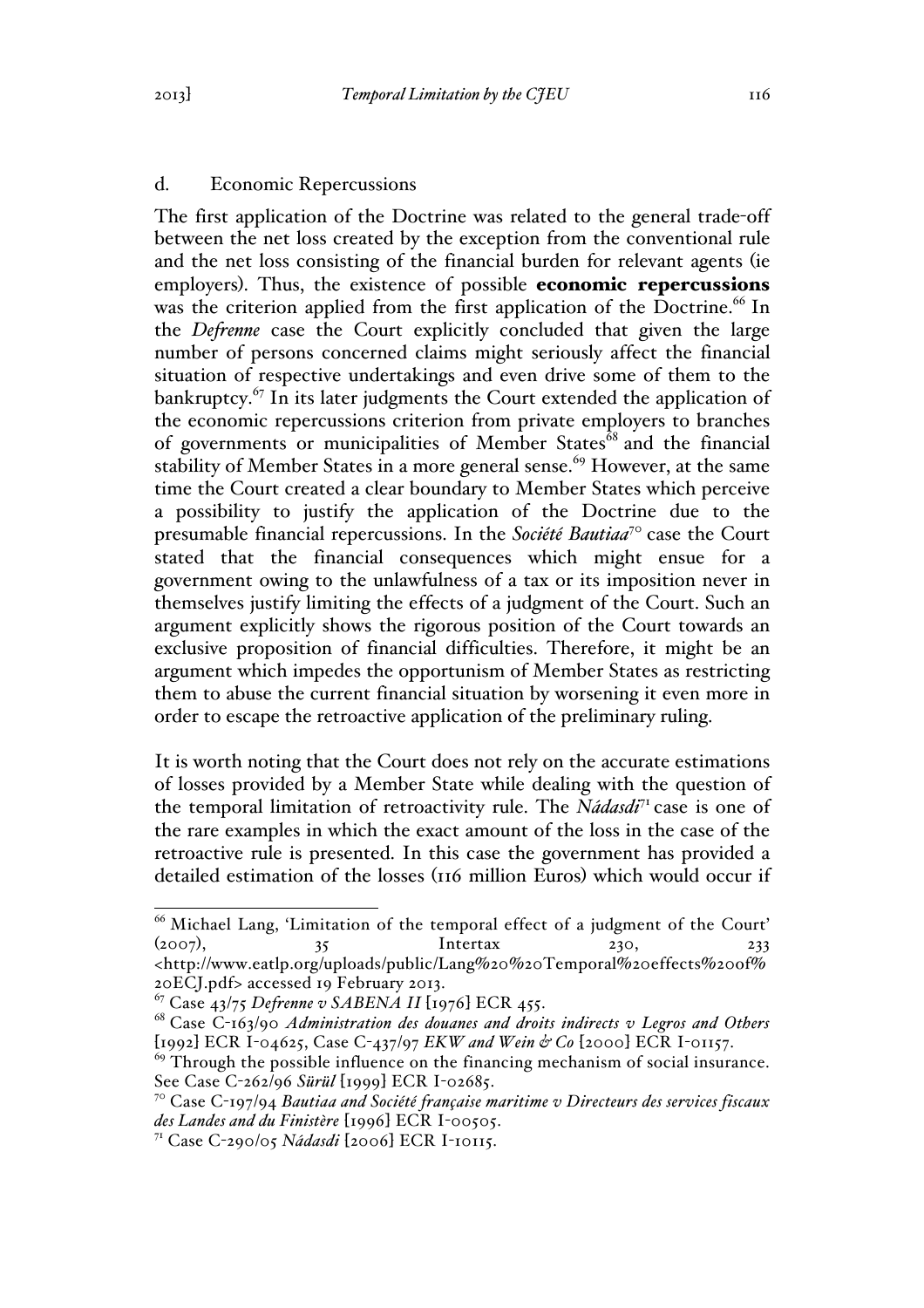the Court decided that the national rule contradicts EU law. However, the Court has not been convinced by the proposition of the Member State. It again puts forward the restriction on the opportunism of Member States, meaning that despite the accurateness of the estimated costs, there still needs to be other important elements to grant a relief from the retroactive effect of the preliminary ruling procedure.

### e. Intricate Legal Relationships

A variety of cases have enabled the expansion of the concept of direct losses from pure economic repercussions to other comparable concepts as well. The seminal case was the *Bosman*<sup>72</sup> case in 1995. The situation was as follows. The applicant was a football player playing for *RFC Liège* in the Belgian First Division in Belgium. After the termination of his contract, he decided to sign a contract and moved to *Dunkerque*, a French team. However, according to the rules of the Royal Belgian Football Association at the time a professional footballer who is a national of one Member State could not be employed by a team of another Member State upon the expiry of his contract with a team unless the latter team had paid a transfer fee or a training and development fee to his former team. The legal relationships between football players and teams, as well as among teams, regarding football players are governed by a very complex system of rules of their respective national associations and by UEFA (at the European level) as well as FIFA (at the international level). The player appealed to a national court which then referred to the Court for a preliminary ruling.

The Court provided a different test of direct costs indicating that the specific features of the rules laid down by sporting associations for the transfers of players between teams of different Member States, together with the fact that the same or similar rules applied to transfers between teams belonging to the same national association and between teams belonging to different national associations within the same member state, may have caused uncertainty as to whether those rules were compatible with EU law. Thus, the Court extended the potential financial loss as direct costs to the more sophisticated concept of the **uncertainty of a** situation in the context of intricate legal relationships.

## f. Actions of Litigants before the Judgment

The Doctrine is an instrument that does not only help to evade harsh direct losses as it creates costs as well. Among these are incentives for

 <sup>72</sup> Case C-415/93 *Union royale belge des sociétés de football association and Others v Bosman and Others* [1995] ECR I-04921.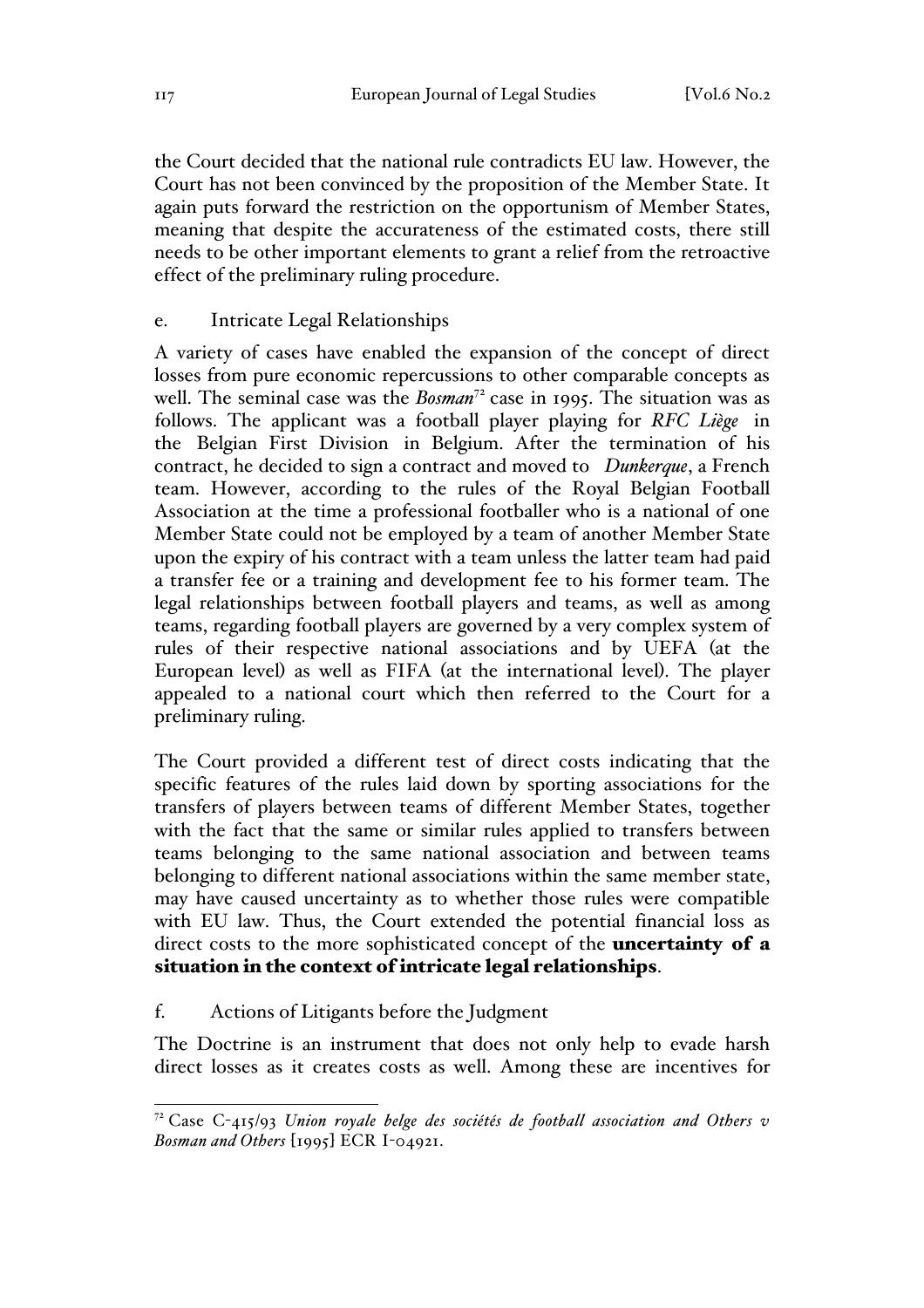individuals to address national courts and seek damages due to the improper application of EU law. The loss in this situation is that in the light of a temporal limitation, persons understand that a 'new' national rule might be applied to them retroactively. Thus, they might be hindered from addressing the improper application of EU law if an 'old' rule is beneficial to them. Such a situation creates costs as it deters persons from a reasonable investment in their assets in those fields which are debatable as regards their compatibility with EU law if we assume that EU law promotes efficiency by reducing entry barriers to markets or stimulating the capabilities of the EU single market.

However, the actual application of the Doctrine takes into account such incentives. In the *Legros* case<sup>73</sup> the Court concluded that neither the provisions of EEC Treaty in relation to charges related to customs duties on imports nor Article 6 of the Agreement between the Community and Sweden may be relied upon in support of claims for the refunding of charges such as dock dues paid before the date of this judgment, except by claimants who had initiated legal proceedings before that date or who had raised an equivalent claim. Thus, while applying the Doctrine the Court excludes those persons who did not address the 'old' rule of national law actively before a judgment by the Court. In addition to the proposition of the Court to overcome fear to invest in some 'risky' assets, it also induces individuals to monitor and appeal possible improper applications of EU law in national courts.

### g. Interconnection of Cases

The application of the Doctrine creates dubious effects on negatively affected persons if they (including Member States) were able to assess the risks in advance and internalise them. Thus, there might be a tool that would prevent those persons from compensating their losses if they were able to assess that a rule does not correspond EU law. It is worth noting that the Court had distinguished this argument by stating that the limitation of the temporal effects of a judgment could be carried out only if an actual judgment upon the interpretation was sought.<sup>74</sup> This means that it is not possible to circumvent a retroactive application of the changed interpretation of EU law if there is another judgment similar to the present case. This criterion of 'interconnection' can be illustrated in the field of tax law, as it is this field that the factor has been mostly applied. The criterion is supposed to help to avoid a situation

 <sup>73</sup> Case C-163/90 *Administration des douanes and droits indirects v Legros and Others* [1992] ECR I-04625.

<sup>74</sup> Case C-415/93 *Union royale belge des sociétés de football association and Others v Bosman and Others* [1995] ECR I-04921.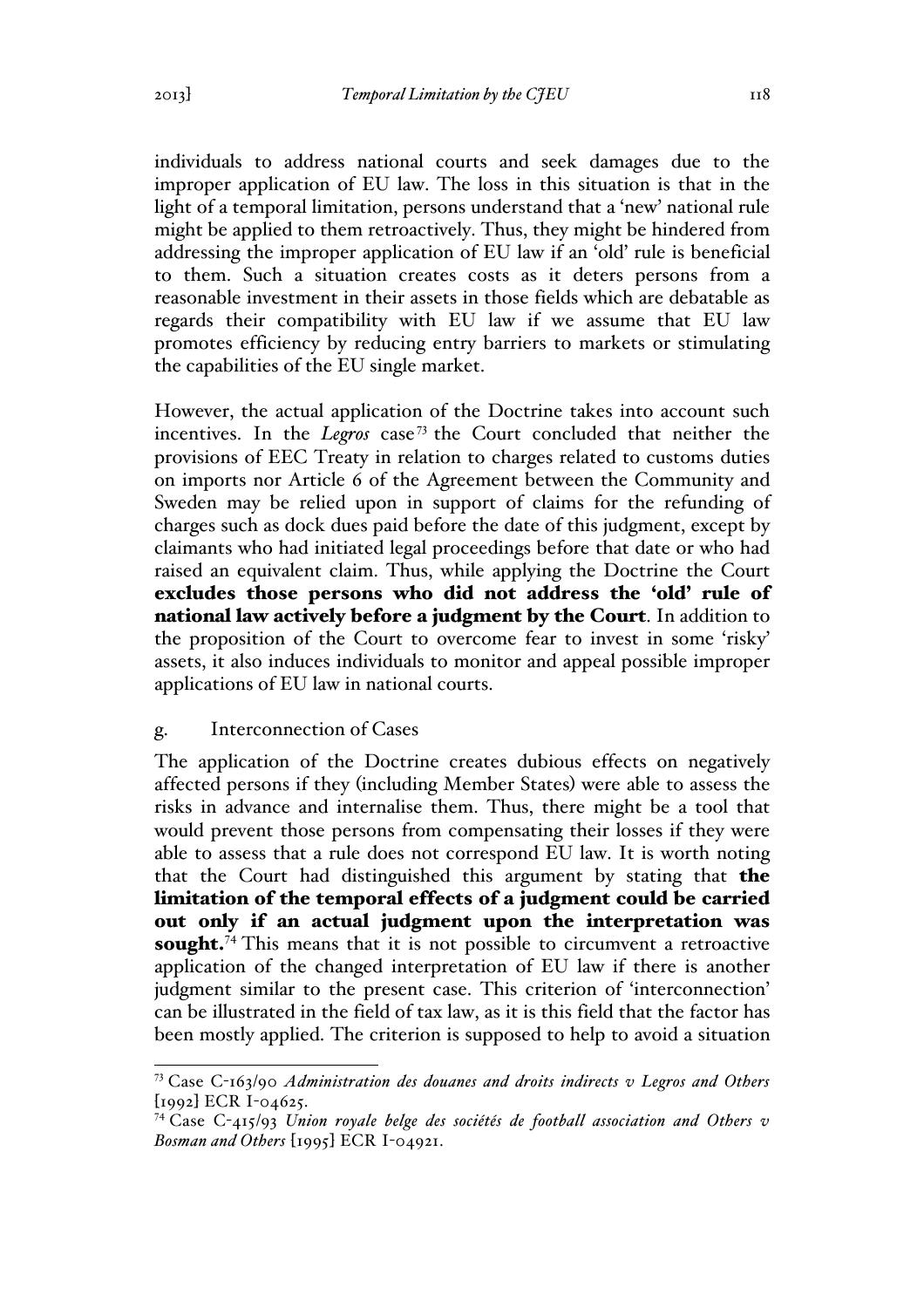in which taxpayers in one member state are still able to exercise their rights, whereas the taxpayers in another member state cannot do so due to a non-retroactive judgment, even though the same fiscal periods are concerned.75

#### h. Existence of the Request

The procedural element that is considered by the Court is the existence of a **request of a Member State** or a national court<sup>76</sup>. It is an obligatory condition to apply the Doctrine in the majority of the Court cases in which the question regarding the Doctrine was analysed. The Court has never limited the temporal effect of a judgment *ex officio*. This factor could be even called the first precondition for the Doctrine within the reasoning of the Court. It seems that this precondition of the Doctrine does not have any explicit effect on social consequences merely being a formal requirement.

To sum up, the factors that are highlighted by the Court of Justice regarding the effect of the Doctrine on various agents in terms of costs and incentives, it is difficult to summarise the structure of the argumentation of the Court and the effect this has on costs and incentives. For this reason insights into the relevant factors of the Courts' reasoning are put into the proposed framework of the consequences-based reasoning.

## V. THE CONCISE FRAMEWORK OF THE APPLICATION OF THE **DOCTRINE**

Cserne<sup>77</sup> focuses on so-called 'behavioural consequences' framework as the criterion with which to consider the least achievable costs and the effects on incentives of various agents in a particular case. This is quite distinct from the perspective of 'judicial consequences' which involves the analysis of a judgment as a bundle of consequences-as-implications as general rules for future cases.<sup>78</sup> Behavioural consequences refer to 'what human

 <sup>75</sup> Ariane Wiedmann, 'Non-Retroactive or Prospective Ruling by the Court of Justice of the European Communities in Preliminary Rulings According to Article 234 EC' (2006), (E) 5/6-2006 The European Legal Forum 197, 199 < http://www.simonslaw.com/library/pdf/e/682.pdf> accessed 12 February 2013. <sup>76</sup> Case C-423/04 *Richards* [2006] ECR I-03585, Case C-57/93 *Vroege v NCIV*

<sup>[</sup>1994] ECR I-04541, Case C-367/93 *Roders and Others v Inspecteur der Invoerrechten en Accijnzen* [1995] ECR I-02229.<br><sup>77</sup> See Table 2. Evaluation of behavioural consequences of a judgment. More:

Cserne  $(n_7)$  45.

<sup>78</sup> To lead as a person of prudence and forethought any judge across *the range of possible situations which will have to be covered by this ruling in point of right*. See MacCormick, 'On Legal Decisions and Their Consequences' (n 26) 251.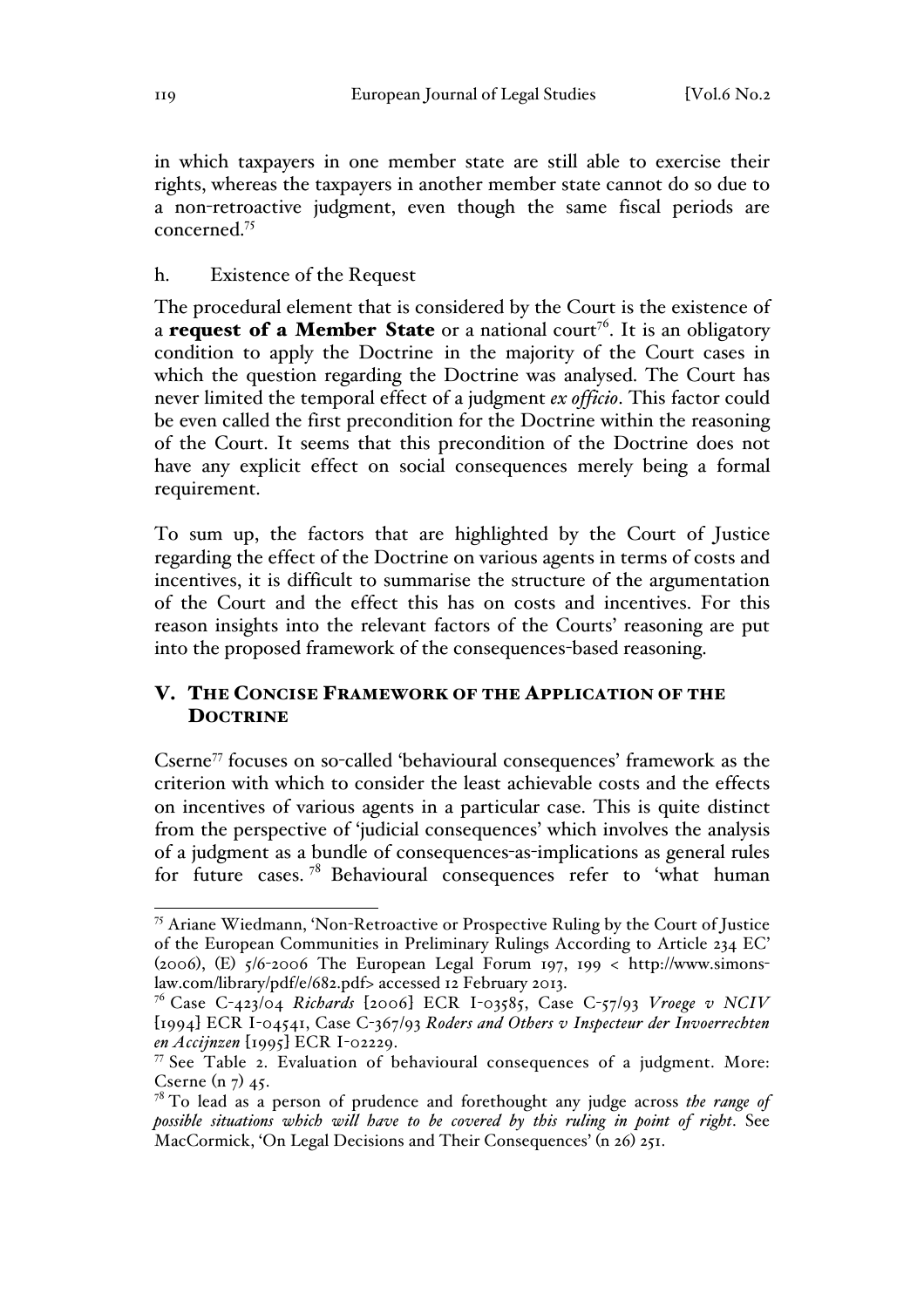behaviour the rule will induce or discourage' while judicial consequences refer to 'what sorts of conduct the rule would authorise or proscribe'79. It is worth noting that the doctrine of temporal limitation is not merely a way to reason the unacceptable consequences regarding the social situation after the judgment (direct costs). The Doctrine also affects the behaviour of parties in other cases since it signals the expected manner of behaviour (providing incentives). Therefore, both facets of the consequentialism of the Court need to be addressed.

| <b>Step</b>       | Question to be<br>answered by the<br>Court                                                          | <b>Difficulties</b> |
|-------------------|-----------------------------------------------------------------------------------------------------|---------------------|
| I. Identification | Which consequences   Operationalisation<br>matter?                                                  |                     |
| 2. Measurement    | What is the impact<br>(costs and benefits) of   Information<br>the decision in these<br>dimensions? |                     |
| 3. Evaluation     | Which of the possible<br>decisions has the best Trade-offs<br>(the<br>consequences<br>least costs)? |                     |

Table 2 Evaluation of the behavioural consequences of a judgment.

Following the framework proposed, the **first** step of the analysis (exposing all the relevant factors which affect consequences according to the Court) is provided in the previous part of the paper in which those factors of the Courts' reasoning regarding the subject-matter are introduced. Secondly, it is important to distinguish the possible consequences of a case in the relation to all factors provided by the Court. The judge is obliged to measure the prospective costs and benefits of possible different outcomes having in mind the different factors of reasoning regarding the temporal effect of a judgment and deciding in which case the consequences would lead to the situation with the least overall costs in terms of direct costs and behavioural incentives. The **third** step enables the particular trade-offs of divergent outcomes which are faced by the judge to be seen.

Therefore, the analysis of the actual application of the Doctrine in the

 <sup>79</sup> Backhaus (n 8) 15.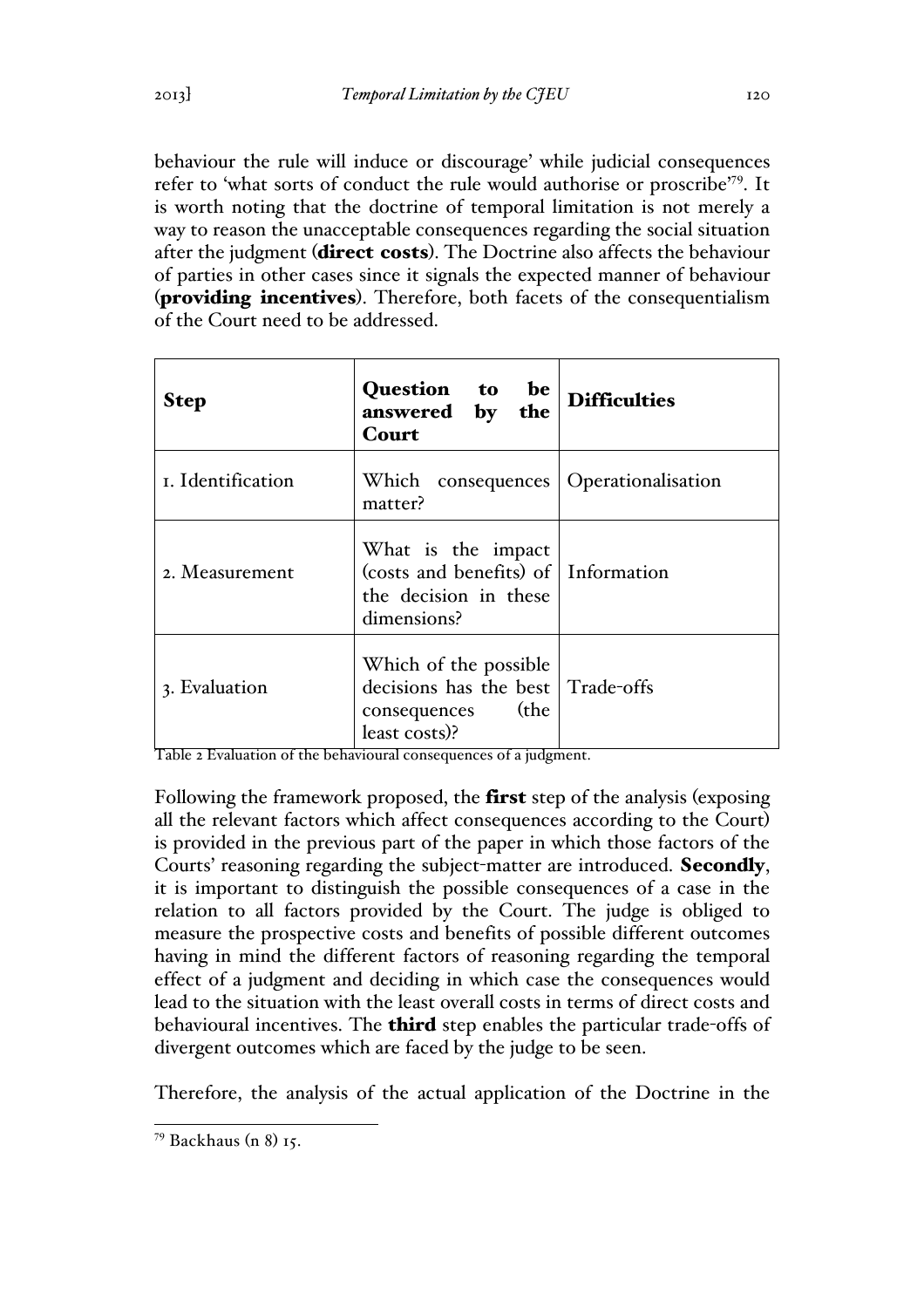practice of the Court might pose various concerns about the way judges approach the different possible outcomes of a case. The issue of the evaluation of every consequence and the comparison of them still need more comprehensive analysis. For the purposes of the positive analysis the identification of the current systemic approach of the Court is the most relevant concern. However, the vagueness of many of elements which are included in the framework of the Court might encourage discussion on their values and possible hierarchy.

The actual presentation of the consequences-based argumentation of the Court consists of: (i) the actual arguments provided by the Court; (ii) costs related to particular arguments depending on whether the Doctrine is applied or not; and (iii) incentives related to the effects which a particular argument generates *regardless* of whether the Doctrine is applied or not. Hence, sections (ii) and (iii) are revealed in the paper after the analysis of the actual argumentation (i) of the Court.

| Factors (arguments) related to<br>costs if the conventional rule of<br>retroactivity is<br>applied<br>(conceivable incentives of the<br>argument in general)                                                                                                                                                       | <b>Factors (arguments) related to</b><br>costs if the doctrine of<br>temporal limitation is applied<br>(conceivable incentives of the<br>argument in general)                                                                                                                                                                                   |
|--------------------------------------------------------------------------------------------------------------------------------------------------------------------------------------------------------------------------------------------------------------------------------------------------------------------|-------------------------------------------------------------------------------------------------------------------------------------------------------------------------------------------------------------------------------------------------------------------------------------------------------------------------------------------------|
| Argument: the Commissions'<br>contribution to uncertainty. Costs<br>related to windfall losses by individuals<br>who were not able to estimate risks<br>objectively (incentives: Commission is<br>induced to monitor the compliance of<br>national law to EU law actively).                                        | Argument: Exceptionality of the<br>Doctrine. Costs created by the<br>uncertainty of the temporal regime<br>rule (incentives: mitigating the<br>improper perception of risks which<br>are either under-investment or<br>over-investment in precautionary<br>measures (the reliance costs) due to<br>the uncertainty created by the<br>Doctrine). |
| Argument: Good faith of a member<br>state. Costs related to worthless<br>endeavours on the part of the Member<br>State by seeking compliance (incentives:<br>the Member State is induced to seek a<br>compliance of national law to EU law,<br>Member States are discouraged from<br>the opportunistic behaviour). | Argument: Excluding persons<br>who did not address the 'old'<br>rule before the judgment of the<br>Costs<br>related<br>Court.<br>tο<br>investments by those persons who<br>argued the improper national rule<br>in court (incentives: persons are<br>induced to address national courts                                                         |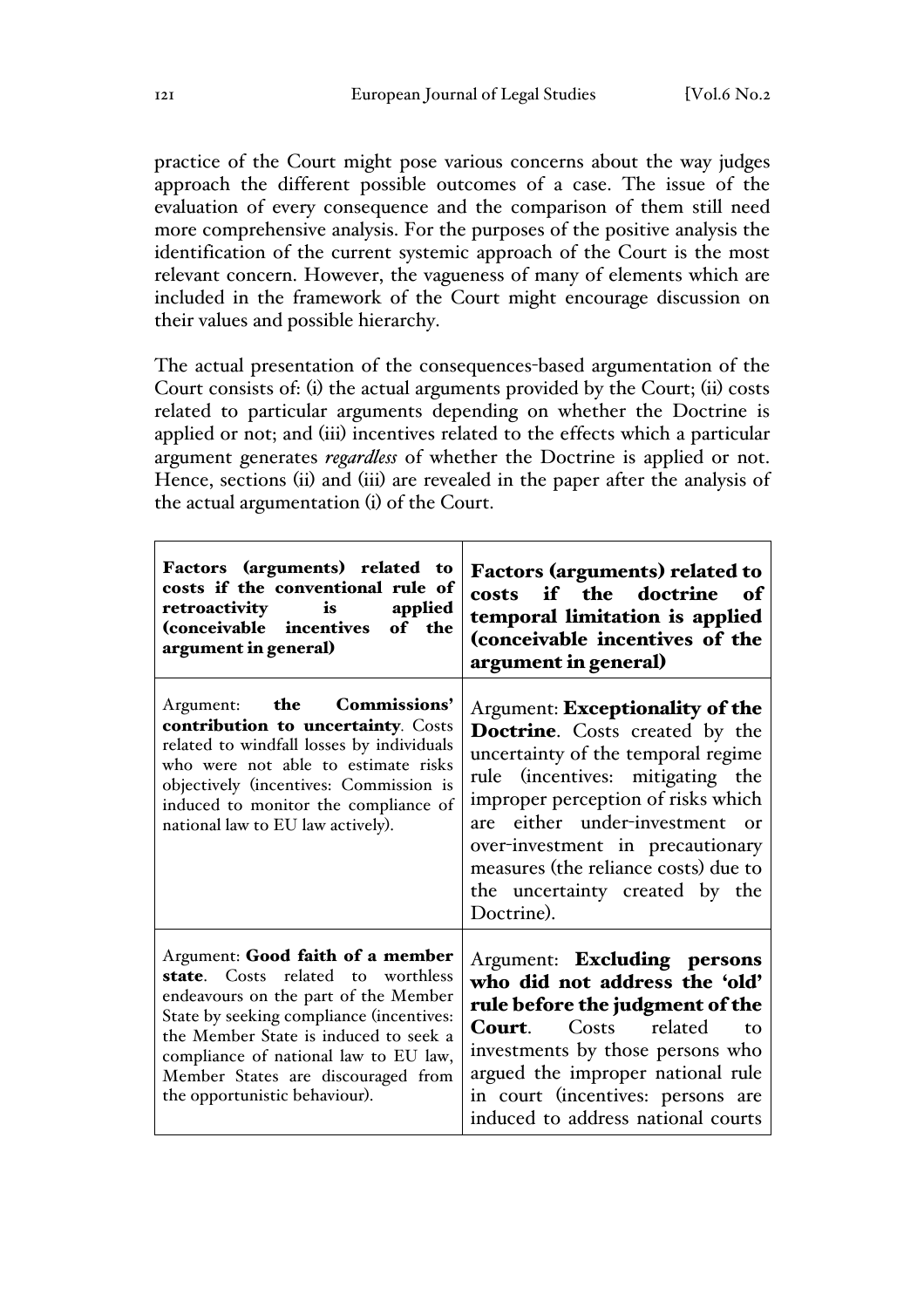| Argument: Intricate legal<br>relationships regarding the<br>subject-matter of a case. Costs<br>related to<br>the revaluation<br>and<br>restructuring of intricate<br>legal<br>relationships, the adjudication of costs<br>in complex cases (incentives: creating<br>complex legal relationships in order to | and to search for more efficient<br>rules other than the 'old' national<br>rule).<br>Argument: <b>Actual</b> judgment<br>upon the interpretation<br>sought. Costs related to the<br>inefficient internalisation of risks<br>by those persons who were able to<br>perceive them (incentives: persons<br>are induced to seek information on |
|-------------------------------------------------------------------------------------------------------------------------------------------------------------------------------------------------------------------------------------------------------------------------------------------------------------|-------------------------------------------------------------------------------------------------------------------------------------------------------------------------------------------------------------------------------------------------------------------------------------------------------------------------------------------|
| escape retroactive application for those<br>individuals who benefited from the<br>improper 'old' rule).                                                                                                                                                                                                     | existing EU law and<br>appeal<br>improper national rules).                                                                                                                                                                                                                                                                                |
| Argument: Economic repercussions.<br>Costs related to the direct financial<br>losses of a Member State or other<br>persons (incentives: creating large<br>potential financial losses for agents who<br>will benefit from the Doctrine (mostly<br>Member States)).                                           |                                                                                                                                                                                                                                                                                                                                           |

Table 3. The concise framework of the legal arguments regarding the doctrine of temporal limitation by the Court of Justice.

To sum up, the concise framework of the Court regarding the Doctrine provided in Table 3 enables the different issues touched upon by the Court in order to prevent costly outcomes from happening and diverse social impact of the argumentation to be seen. In general, two arguments (the intricate legal relationships regarding the subject-matter of a case and its economic repercussions) seem to create some negative incentives for the parties and Member States. However, other arguments seem to work as a tool for the mitigating of such unfavourable outcomes by seeking to get the perception determined by the introduction of the Doctrine to the equilibrium. Nevertheless, the analysis conducted proposes an outlook on the subject-matter and further deeper research needs to be fulfilled in the future.

# VI. CONCLUSION

Dealing with the consequences of judgments is a matter of economic analysis of law which may be harnessed by judges in order to achieve more grounded outcomes of their decisions. One of the dimensions which might determine the social consequences of a judgment is its temporal effect. The doctrine of temporal limitation of a judgment is a tool which enables